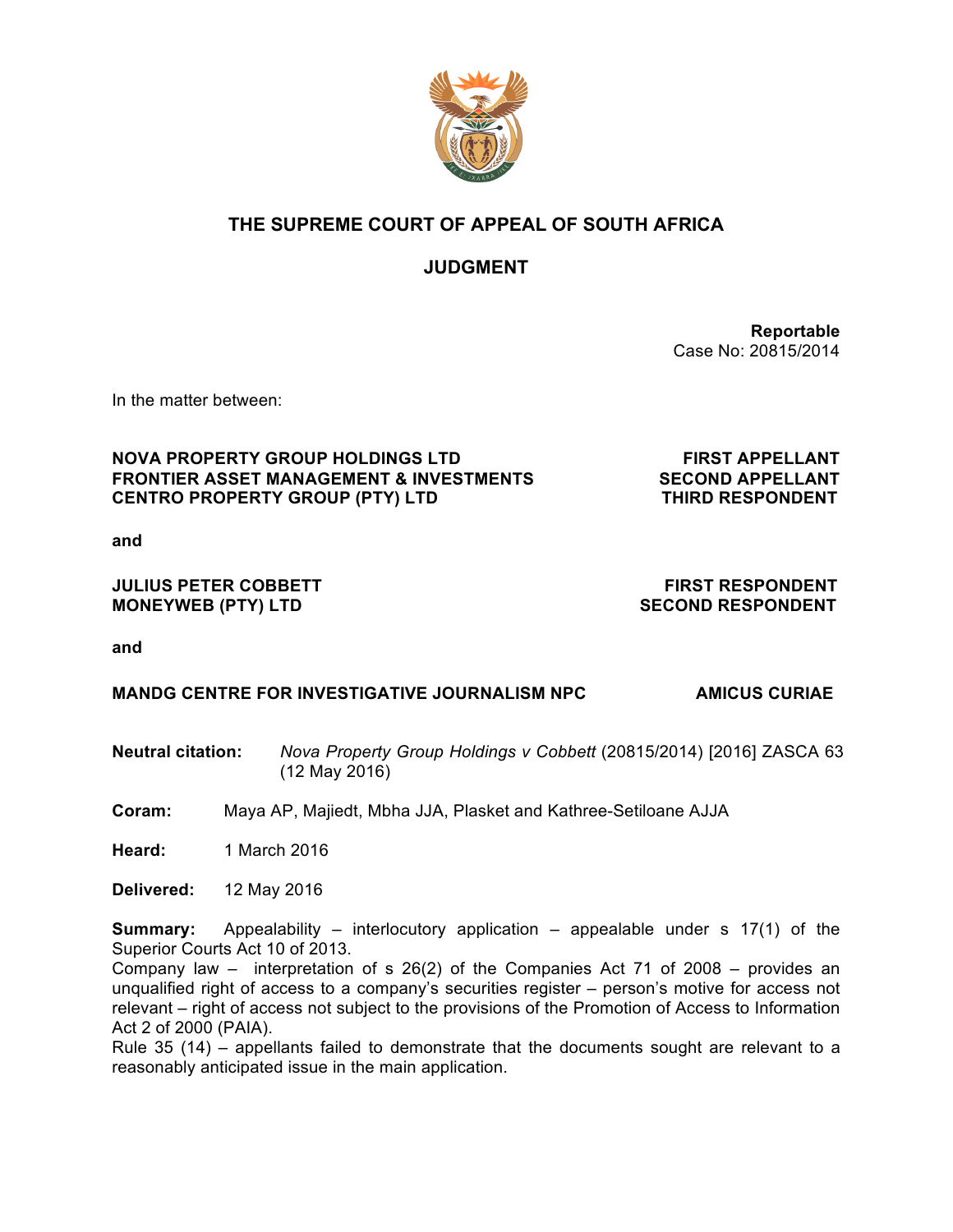#### **ORDER**

\_\_\_\_\_\_\_\_\_\_\_\_\_\_\_\_\_\_\_\_\_\_\_\_\_\_\_\_\_\_\_\_\_\_\_\_\_\_\_\_\_\_\_\_\_\_\_\_\_\_\_\_\_\_\_\_\_\_\_\_\_\_\_\_\_\_\_\_\_\_

\_\_\_\_\_\_\_\_\_\_\_\_\_\_\_\_\_\_\_\_\_\_\_\_\_\_\_\_\_\_\_\_\_\_\_\_\_\_\_\_\_\_\_\_\_\_\_\_\_\_\_\_\_\_\_\_\_\_\_\_\_\_\_\_\_\_\_\_\_\_

**On appeal from**: Gauteng Division of the High Court, Pretoria (Tuchten J sitting as court of first instance):

The appeal is dismissed with costs including the costs of two counsel.

#### **JUDGMENT**

 $\mathcal{L}_\text{max} = \mathcal{L}_\text{max} = \mathcal{L}_\text{max} = \mathcal{L}_\text{max} = \mathcal{L}_\text{max} = \mathcal{L}_\text{max} = \mathcal{L}_\text{max} = \mathcal{L}_\text{max} = \mathcal{L}_\text{max} = \mathcal{L}_\text{max} = \mathcal{L}_\text{max} = \mathcal{L}_\text{max} = \mathcal{L}_\text{max} = \mathcal{L}_\text{max} = \mathcal{L}_\text{max} = \mathcal{L}_\text{max} = \mathcal{L}_\text{max} = \mathcal{L}_\text{max} = \mathcal{$ 

\_\_\_\_\_\_\_\_\_\_\_\_\_\_\_\_\_\_\_\_\_\_\_\_\_\_\_\_\_\_\_\_\_\_\_\_\_\_\_\_\_\_\_\_\_\_\_\_\_\_\_\_\_\_\_\_\_\_\_\_\_\_\_\_\_\_\_\_\_\_

# **Kathree-Setiloane AJA (Maya DP, Majiedt and Mbha JJA and Plasket AJA concurring):**

[1] This appeal arises from the attempts of Moneyweb (Pty) Ltd (Moneyweb) and Mr JP Cobbett (Cobbett) to exercise their statutory right in terms of s 26 of the Companies Act 71 of 2008 (the Companies Act) to access the securities registers of the appellants, Nova Property Group Holdings Limited (Nova), Frontier Asset Management & Investments (Pty) Limited (Frontier), and Centro Property Group (Pty) Limited (Centro). The appellants will be referred to collectively as 'the Companies'.

[2] Cobbett is a financial journalist who specialises in the investigation of illegal investment schemes. Moneyweb is a publisher of business, financial and investment news. As part of its on-going investigation into, and coverage of Sharemax Group of Companies' controversial property syndication investment scheme (Sharemax syndication scheme), Moneyweb commissioned Cobbett to investigate the shareholding structures of the Companies, which are purportedly linked (directly or indirectly) to the Sharemax syndication scheme, and to write articles on his findings for publication by Moneyweb.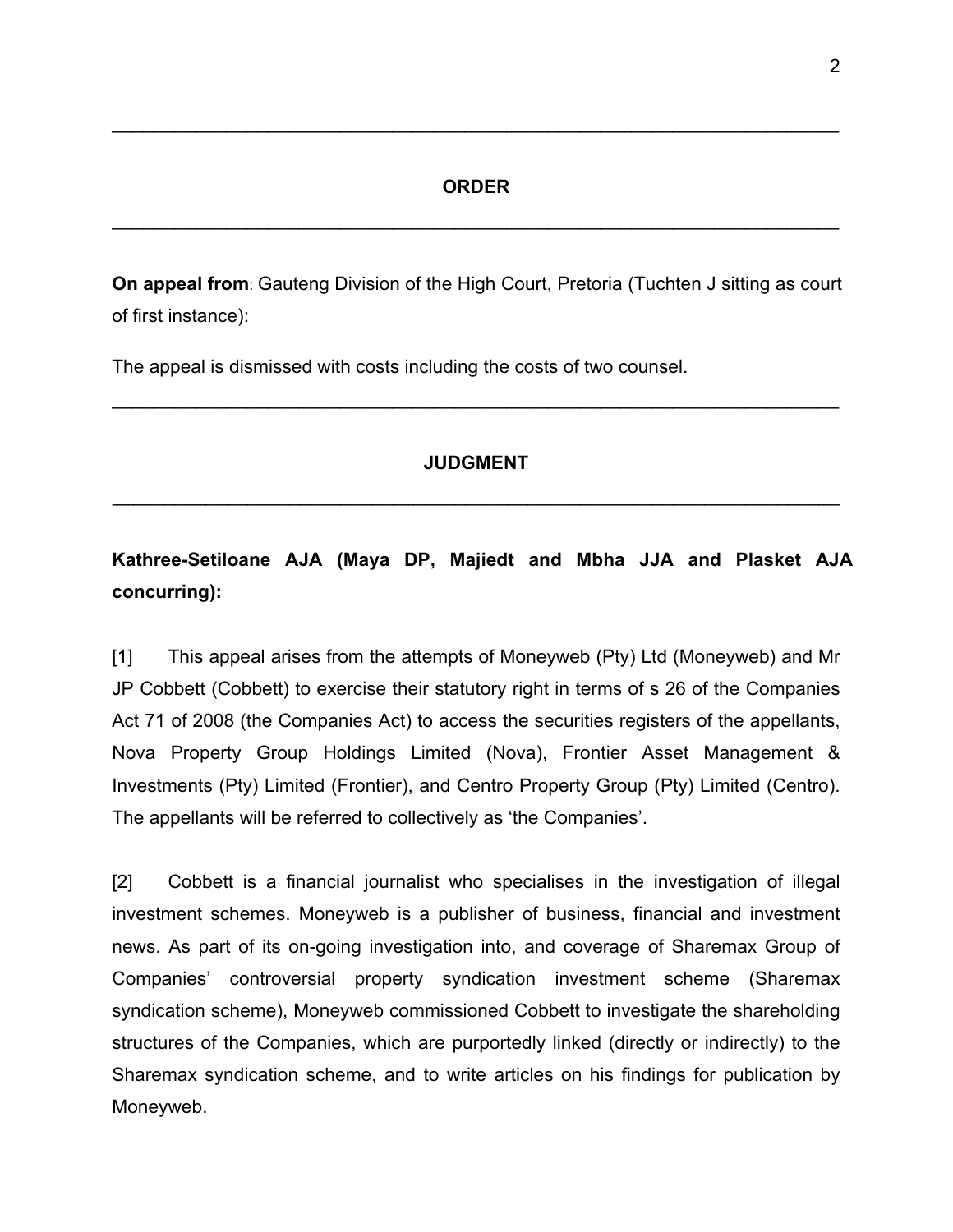[3] On 24 July 2013, Cobbett sent requests to the Companies for access to their securities registers and to make copies thereof, in terms of s 26(2) of the Companies Act. He delivered a request for access to information in the form required by the Companies Regulations, 2011, for this purpose.<sup>1</sup> Section 26(2) entitles a person who does not hold a beneficial interest in any securities issued by a profit company, or who is not a member of a non-profit company, to inspect or copy the securities register of a profit company, or the members register of a non-profit company that has members, or the register of directors of a company, upon payment of an amount not exceeding the prescribed maximum fee for any such inspection. When Cobbett's requests were met with refusals, Moneyweb launched an application, in the Gauteng Division of the High Court, Pretoria (the court a quo), to compel the Companies to provide access to it for inspection and making copies of the securities registers within five days of the date of the order (the main application).

[4] Almost two years after the requests were made, Moneyweb has still been unable to access the securities registers. Nor is it even close to doing so, as the Companies have not filed an answering affidavit to the main application. Instead, the Companies issued notices, in terms of rule 35(12) and rules 35(11) to (14) of the Uniform Rules of Court, in which they sought documents referred to in Moneyweb's founding affidavit and copies of different sets of documents from Moneyweb. Dissatisfied with Moneyweb's responses to their rule 35(12) and rules 35(11) to (14) notices, the Companies launched an application to compel compliance therewith (the interlocutory application). The interlocutory application reveals that the Companies ostensibly sought these documents for purposes of interrogating the 'real motives' of Moneyweb, as they believed that Moneyweb was acting in furtherance of a 'sinister agenda' directed against Nova and its subsidiaries, including certain members of its executive, and that Moneyweb had embarked upon a vendetta for the sole purpose of discrediting the Companies and undermining their integrity. The Companies contend that the documents sought will

 <sup>1</sup> Regulation 24 of the Companies Regulations, 2011 (Published under GN R351, *GG* 34239, 26 April 2011 as amended by GN R619, *GG* 36759, 20 August 2013 and GN R82, *GG* 37299, 5 February 2014) requires a person claiming a right of access to a record held by a company to make a request in writing by delivering to the company a completed request for access to information form (Form CoR24).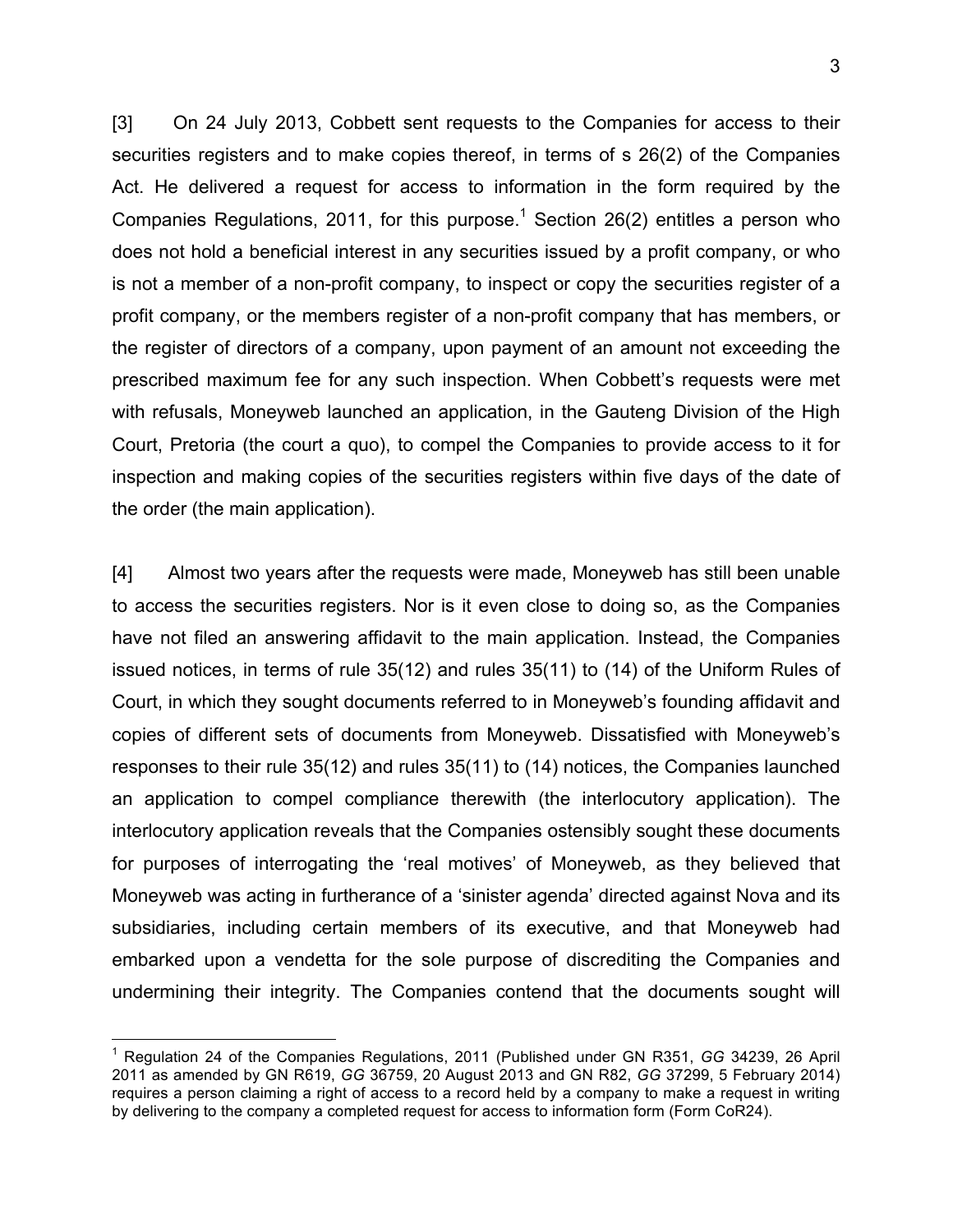enable them to prove that Moneyweb intends publishing articles in the media not for any journalistic motive, but rather in furtherance of the 'sinister agenda' referred to above. They assert, in this regard, that the documents sought are relevant to the anticipated issues in the main application, as they will provide them with a defence to that application.

[5] In the court a quo, Tuchten J granted the Companies' rule 35(12) application to compel discovery of documents referred to in Moneyweb's founding affidavit, but dismissed their rule 35(14) application to compel and made the following order:

'1 The [appellants] are directed within 20 days of the date of this order to produce, in hardcopy format, the documents listed in paragraphs 1 to 10 of the respondents' notice in terms of rule 35(12) dated 15 November 2013 for their inspection and to permit them to make copies or transcriptions thereof.

2 For the rest, the application is dismissed.

3 The costs of this application will be costs in the cause of the main application to which these proceedings are interlocutory.'

[6] Although the court a quo had not decided the main application, it nevertheless pronounced on the proper interpretation of s 26(2) of the Companies Act, in deciding whether to grant the interlocutory relief to the Companies. It considered two of its conflicting decisions<sup>2</sup> on the subject, and concluded that s  $26(2)$  did not confer an absolute right to inspection of the documents contemplated in the subsection, but that the court retained a discretion to refuse to order inspection. In arriving at this conclusion, the court below reasoned as follows:

'I think that the construction advanced on behalf of [Moneyweb] gives rise both to a potential for injustice and absurdities. Counsel for [Moneyweb] submitted, in answer to questions from the bench, that even if the evidence proved that the purpose of the request was to identify the home of one of the persons whose particulars were on the register so that an assassin would know where to find and murder that person, the court was bound to order disclosure. That outcome would, I think, be unjust. Section 26(9) makes it an offence to fail to accommodate any reasonable request for access, or unreasonably to refuse access to a register. If [Moneyweb's]

*<sup>2</sup> Bayoglu v Manngwe Mining (Pty) Ltd* 2012 JDR 1902 (GNP) and *M&G Centre for Investigative Journalism NPC v CSR-E Loco Supply (Pty) Ltd* case number 23477/2013 (8 November 2013).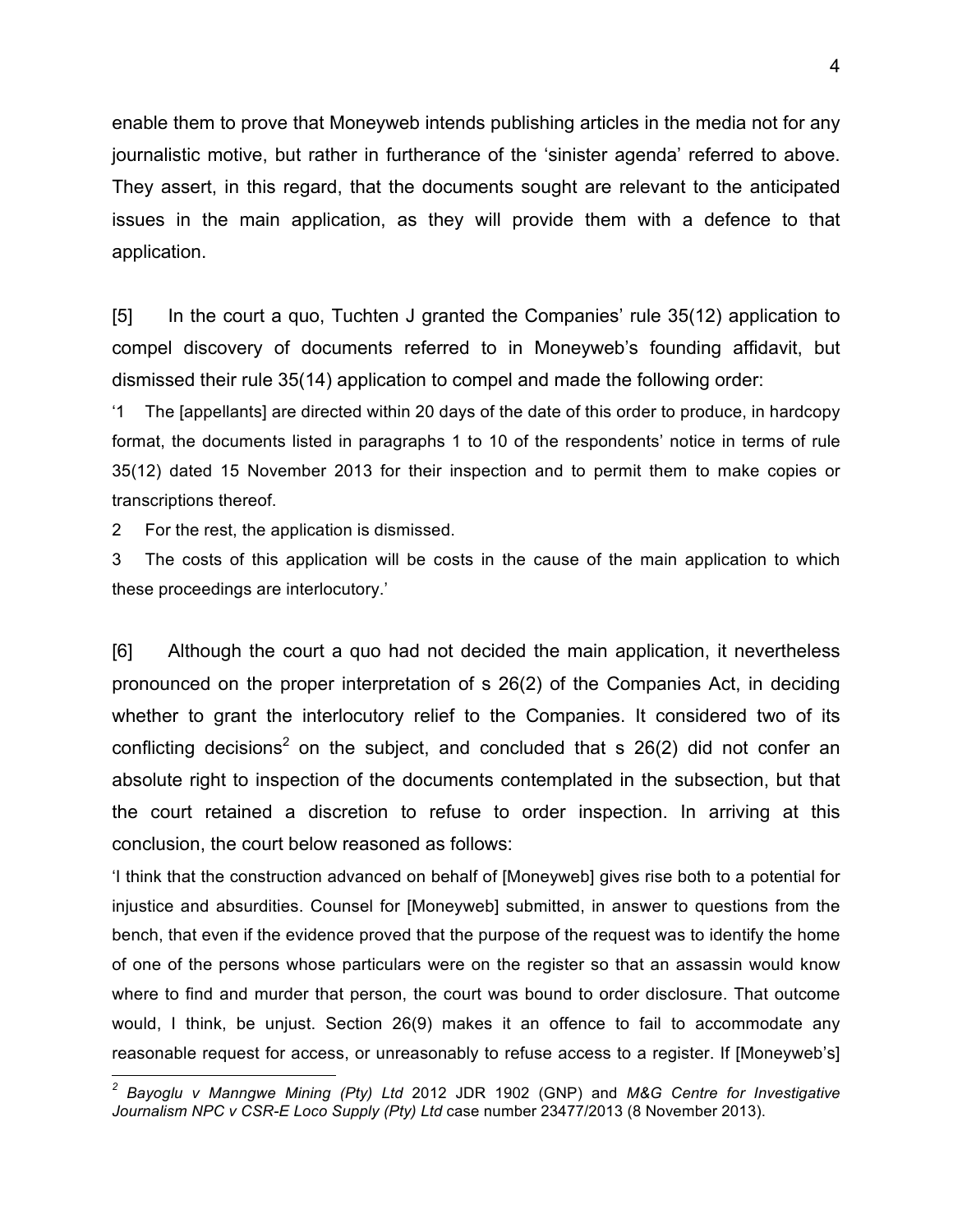construction is correct, a respondent who reasonably refused access but was nevertheless ordered to provide access would be liable to punishment for contempt of court for a failure to comply with the order even though he would be acquitted of the criminal offence of failing to provide access created by s 26(9). That outcome would, I think, be absurd.

In my view, a construction which confers a discretion on the court would more effectively promote the objects and spirit of the Constitution. The rights which the parties assert and seek to protect are . . . constitutional rights . . . rights to information on the one hand and privacy and dignity on the other. No constitutional right is absolute. In the process of determining which of the competing constitutional rights should prevail, each such right must be weighed against other relevant constitutional rights. A construction which would disable a court from weighing and giving effect to other constitutional rights would be subversive of the principle of fairness underlying the constitution.'

The Companies appeal against paragraphs 2 and 3 of the order set out above. The appeal is with leave of the court a quo.

[7] The issues in this appeal are two-fold. In view of the interlocutory nature of the order of the court a quo, the first issue that arises for determination is whether it is appealable. If found to be so, then the second issue which arises is whether the documents sought by the Companies in terms of rule 35(14) are relevant to a reasonably anticipated issue in the main application. This issue concerns the proper interpretation of s 26(2) of the Companies Act and, in particular, whether it confers an unqualified right of access to the securities register of a company contemplated in the section.

#### **Is the order appealable?**

[8] On the test articulated by this court in *Zweni v Minister of Law and Order,*<sup>3</sup> the dismissal of an application to compel discovery, such as by the court a quo, is not appealable as it is (a) not final in effect and is open to alteration by the court below; (b) not definitive of the rights of the parties; and (c) does not have the effect of disposing of a substantial portion of the relief claimed. However, three years later in *Moch v* 

 <sup>3</sup> *Zweni v Minister of Law and Order* [1992] ZASCA 197; 1993 (1) SA 523 (A) at 532J-533A.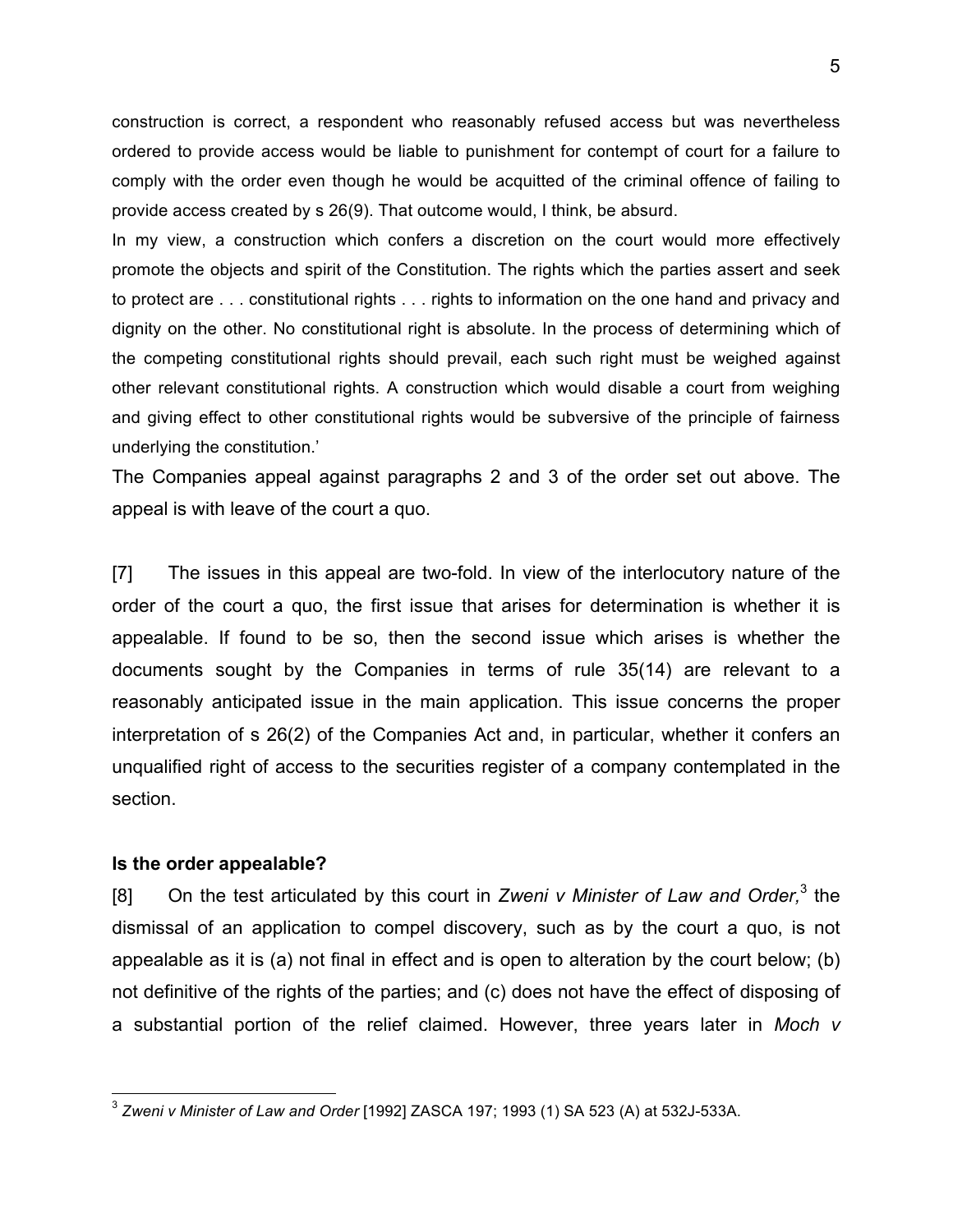*Nedtravel (Pty) Ltd t/a American Express Travel Service,*<sup>4</sup> this court held that the requirements for appealability laid down in *Zweni* '. . .[d]o not purport to be exhaustive or to cast the relevant principles in stone'. Almost a decade later, in *Philani-Ma-Afrika v*  Mailula,<sup>5</sup> this court considered whether an execution order (which put an eviction order into operation pending an appeal) was appealable. It held the execution order to be appealable, by adapting 'the general principles on the appealability of interim orders . . . to accord with the equitable and more context-sensitive standard of the interests of justice favoured by our Constitution'.<sup>6</sup> In so doing, it found the 'interests of justice' to be a paramount consideration in deciding whether a judgment is appealable.<sup>7</sup>

[9] It is well established that in deciding what is in the interests of justice, each case has to be considered in light of its own facts. $8$  The considerations that serve the interests of justice, such as that the appeal will traverse matters of significant importance which pit the rights of privacy and dignity on the one hand, against those of access to information and freedom of expression on the other hand, certainly loom large before us. However, the most compelling, in my view, is that a consideration of the merits of the appeal will necessarily involve a resolution of the seemingly conflicting decisions in *La Lucia Sands Share Block Ltd & others v Barkhan & others*<sup>9</sup> and *Bayoglu*<sup>10</sup> on the one hand, and *Basson v On-Point Engineers (Pty) Ltd*<sup>11</sup> and *M & G Centre for Investigative Journalism NPC v CSR-E Loco Supply*<sup>12</sup> on the other.

[10] Section 17(1) of the Superior Courts Act 10 of 2013 (the Superior Courts Act),

 $\frac{12}{12}$  Footnote 2 above.

 <sup>4</sup> *Moch v Nedtravel (Pty) Ltd t/a American Express Travel Service* [1996] ZASCA 2; 1996 (3) SA 1 (A) at 10E-G. <sup>5</sup> *Philani-Ma-Afrika & others v Mailula & others* [2009] ZASCA 115; 2010 (2) SA 573 (SCA). See also *S v* 

*Western Areas Ltd & others* [2005] ZASCA 31; 2005 (5) SA 214 (SCA) paras 25-26; *Khumalo & others v Holomisa* [2002] ZACC 12; 2002 (5) SA 401 (CC) para 8.<br><sup>6</sup> International Trade Administration Commission v SCAW South Africa (Pty) Ltd [2010] ZACC 6; 2012 (4)

SA 618 (CC) para 53.<br><sup>7</sup> Philani-Ma-Afrika para 20.

<sup>&</sup>lt;sup>8</sup> Member of the Executive Council for Development Planning and Local Government, Gauteng v Democratic Party & others [1998] ZACC 9;1998 (4) SA 1157 (CC) para 32.

<sup>&</sup>lt;sup>9</sup> La Lucia Sands Share Block Ltd & others v Barkhan & others [2010] ZASCA 132; 2010 (6) SA 421<br>(SCA).

<sup>&</sup>lt;sup>10</sup> Footnote 2 above.<br><sup>11</sup> Basson v On-Point Engineers (Pty) Ltd & others (64107/11) [2012] ZAGPPHC 251 (7 November 2012); 2012 JDR 2126 (GNP).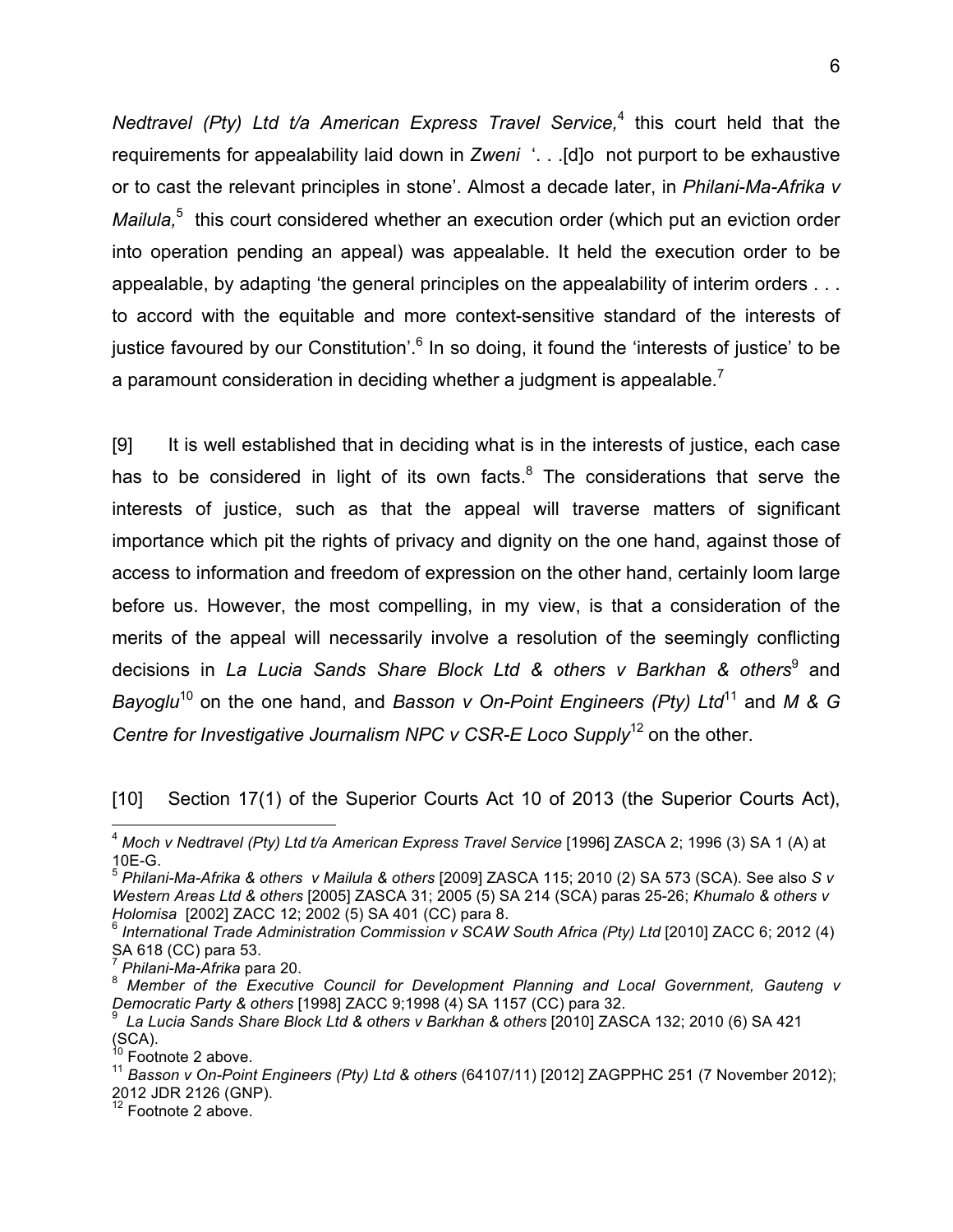which provides for the circumstances in which a judge may grant leave to appeal, gives express recognition to this consideration. It provides:

'(1) Leave to appeal may only be given where the judge or judges concerned are of the opinion that $-$ 

(*a*) (i) the appeal would have a reasonable prospect of success; or

(ii) there is some other compelling reason why the appeal should be heard, including conflicting judgments on the matter under consideration;

(*b*) the decision sought on appeal does not fall within the ambit of section 16(2)*(a)*; and

(*c*) where the decision sought to be appealed does not dispose of all the issues in the case, the appeal would lead to a just and prompt resolution of the real issues between the parties.'

The provisions of s 17(1) of the Superior Courts Act are tailor-made for this appeal principally for two reasons. First, as already alluded to, there are at least four conflicting judgments, including that of the court a quo, on the proper interpretation of s 26(2) of the Companies Act. Second, the appeal would lead to a just and prompt resolution of the real issues between the parties for the reasons set out below.

[11] Rule 35(14) provides that a party may, for purposes of pleading, require any other party to make available for inspection, within five days, a clearly specified document or tape-recording in his possession 'which is relevant to a reasonably anticipated issue in the action', and to allow a copy or transcription to be made of it. In the context of this appeal, the Companies are required to demonstrate that the documents are relevant to a tenable ground of opposition to the main application. Since the Companies seek to compel discovery for the purpose of interrogating the 'real motives' of Moneyweb for requesting access to their securities registers, in terms of s 26 of the Companies Act, the question of the 'relevance' of the documents sought would be integral to the interpretation of s 26(2) of the Companies Act. It is important to bear in mind, in this respect, that although the court a quo did not decide the main application, it did pronounce on the proper interpretation of s 26(2) of the Companies Act in deciding whether to grant the interlocutory relief sought by the Companies. Before us, therefore, the parties in essence accepted that if the court construes s 26(2) of the Companies Act to confer an unqualified right of access to the securities register of a company, then Moneyweb's 'motives' for requesting access to the registers would be irrelevant to the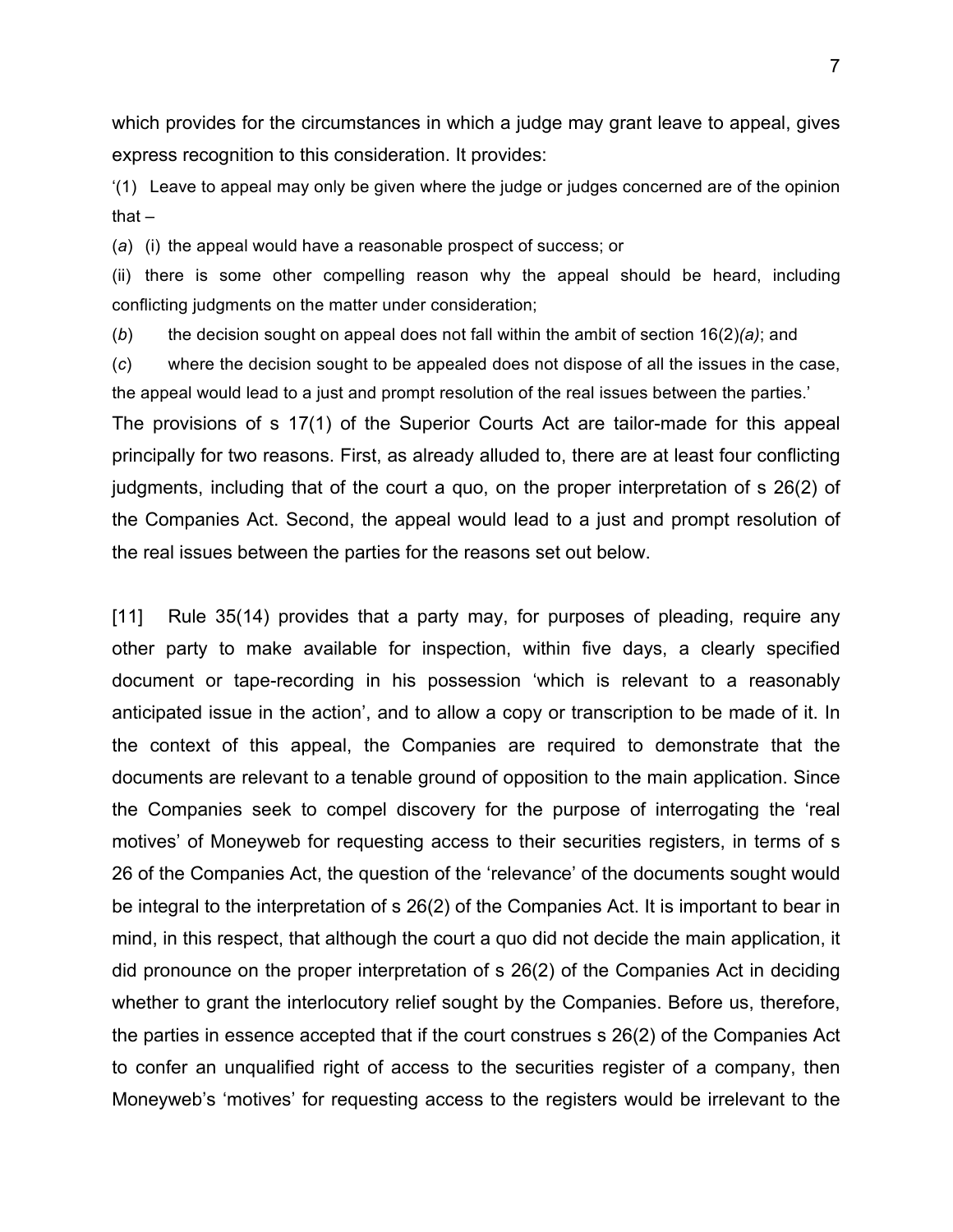main application, and it would be entitled to an order compelling compliance with s 26(2) of the Companies Act, thereby resolving the 'real issue' in the main application, as envisaged in s17(1)*(c)* of the Superior Courts Act. On this basis, therefore, Moneyweb was constrained to concede that the judgment of the court below, although not appealable under the traditional *Zweni* test for interlocutory applications to compel discovery, would be appealable under s 17(1) of the Superior Courts Act.

#### **Application to adduce evidence**

[12] Before I proceed to deal with the real issue, being the interpretation of s 26(2) of the Companies Act, I shall briefly deal with the application by the Mail & Guardian Centre for Investigative Journalism NPC (better known as amaBhungane) for leave to adduce evidence on appeal. AmaBhungane's application to be admitted as amicus curiae in this appeal, in terms of rule 16(4) of the rules of this court, was granted by the President of this court. AmaBhungane is affiliated to the Mail & Guardian newspaper, which is the primary publisher of its work. It is dedicated to uncovering, analyzing and reporting on information that the public has a right to know, such as evidence of corruption and abuse of power in both the public and private sectors. Timely access to the securities registers of companies, which are implicated in such matters of public interest, is essential to its task. Pursuant to this objective, amaBhungane made application, at the hearing of the appeal, for leave to adduce evidence on: (a) its experience with the Promotion of Access to Information Act 2 of 2000 (PAIA) and the significance of access to securities registers for the work of investigative journalists, and (b) the legislative history of s 26(2) of the Companies Act for the purposes of demonstrating that the present formulation of s 26(2) is intended to confer an unqualified right of access to securities registers of companies. The application was not opposed and the court granted amaBhungane leave to adduce evidence in the terms sought. Since the rules of this court do not expressly empower it to receive evidence from an amicus curiae, I deal below with the basis on which leave was granted to amaBhungane to adduce evidence on appeal.

[13] This court is empowered under s 19*(b)* of the Superior Courts Act to receive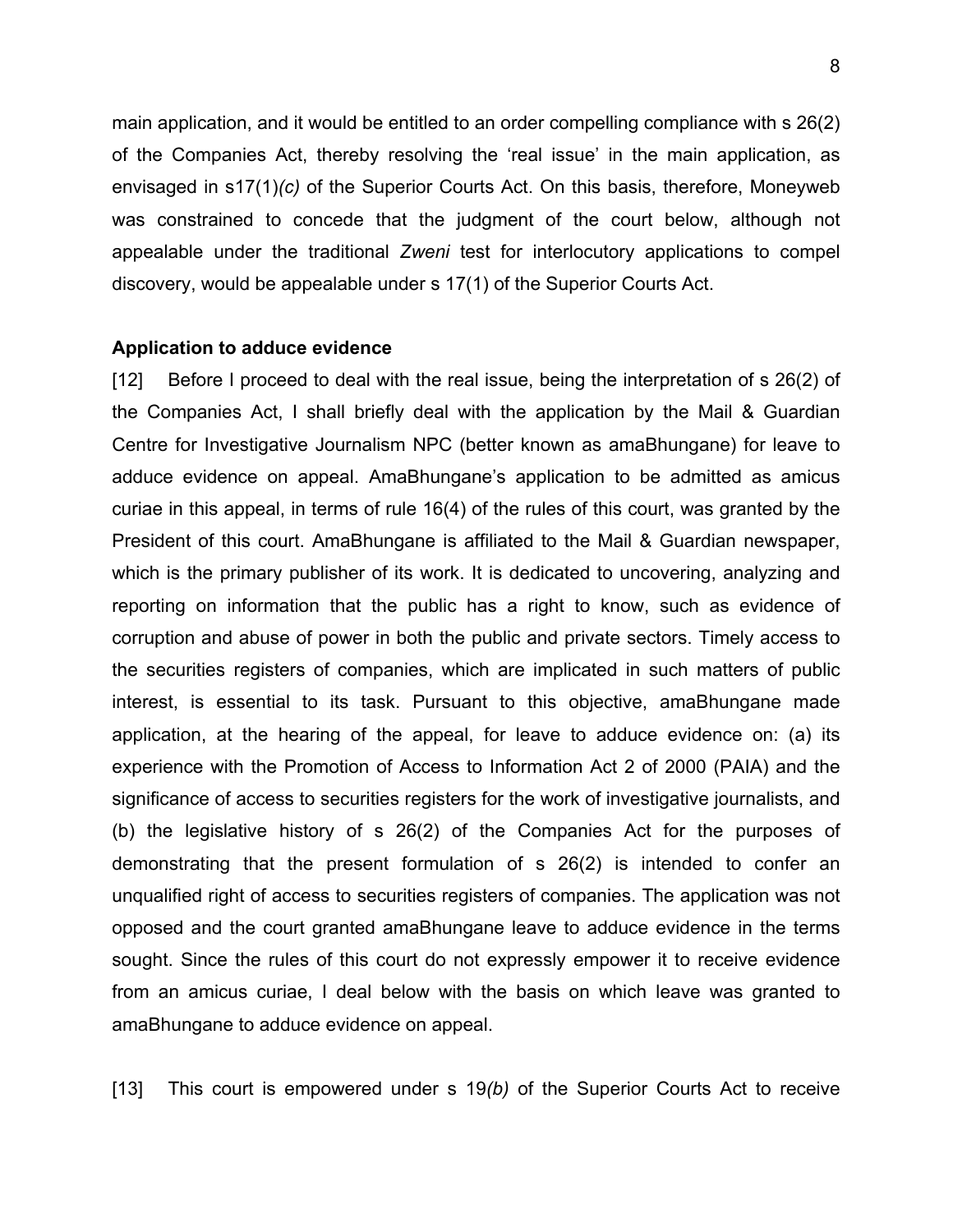further evidence. However, rule 16(8) of the rules of this court provides that 'a[n] amicus curiae shall be limited to the record on appeal and may not add thereto and, unless otherwise ordered by the Court, shall not present oral argument'. This position is, however, not invariable as the court's power to regulate its own process in terms of s 173 of the Constitution may be invoked to allow an amicus to adduce further evidence, if to do so would promote the interests of justice. Significantly, in this regard, in *Children's Institute v Presiding Officer of the Children's Court, District of Krugersdorp & others*, 13 the Constitutional Court held as follows (in relation to rule 16A of the Uniform rules):

'. . . . In public interest matters, like the present case, allowing an amicus to adduce evidence best promotes the spirit, purport and objects of the Bill of Rights. Therefore, the correct interpretation of Rule 16A must be one that allows courts to consider evidence from amici where to do so would promote the interests of justice.'

The Constitutional Court went on to hold that an amicus must, in appropriate cases, be permitted to adduce evidence in the High Court for at least two reasons namely: (a) that rule 31 of the Constitutional Court rules which permits it to admit evidence adduced by an amicus curiae, supports the proposition that courts of first instance must also be permitted to adduce evidence, because it is generally not in the interests of justice for the Constitutional Court to sit as a court of first and final instance in relation to new issues and factual material;<sup>14</sup> and (b) that the persuasive comment of an amicus will often draw on broader considerations, and thus be premised on facts and evidence not before the court, including statistics and research. It would make little sense to allow the presentation of bare submissions unsupported by facts.<sup>15</sup>

[14] The same rationale should, in my view, apply to this court as it would be anomalous if an amicus could introduce evidence in the High Court and Constitutional Court, but not in this court. It follows, therefore, that this court may, in appropriate circumstances, permit an amicus to adduce evidence, provided the requirements of s 19(b) of the Superior Courts Act are met, namely that: (a) a sufficient explanation is provided for why the evidence was not introduced before the court a quo; (b) there is a

 <sup>13</sup> *Children's Institute v Presiding Officer of the Children's Court, District of Krugersdorp & others* [2012] ZACC 25; 2013 (2) SA 620 (CC) para 27.<br><sup>14</sup> Children's Institute para 30.

<sup>14</sup> *Children's Institute* para 30. <sup>15</sup> *Children's Institute* para 31.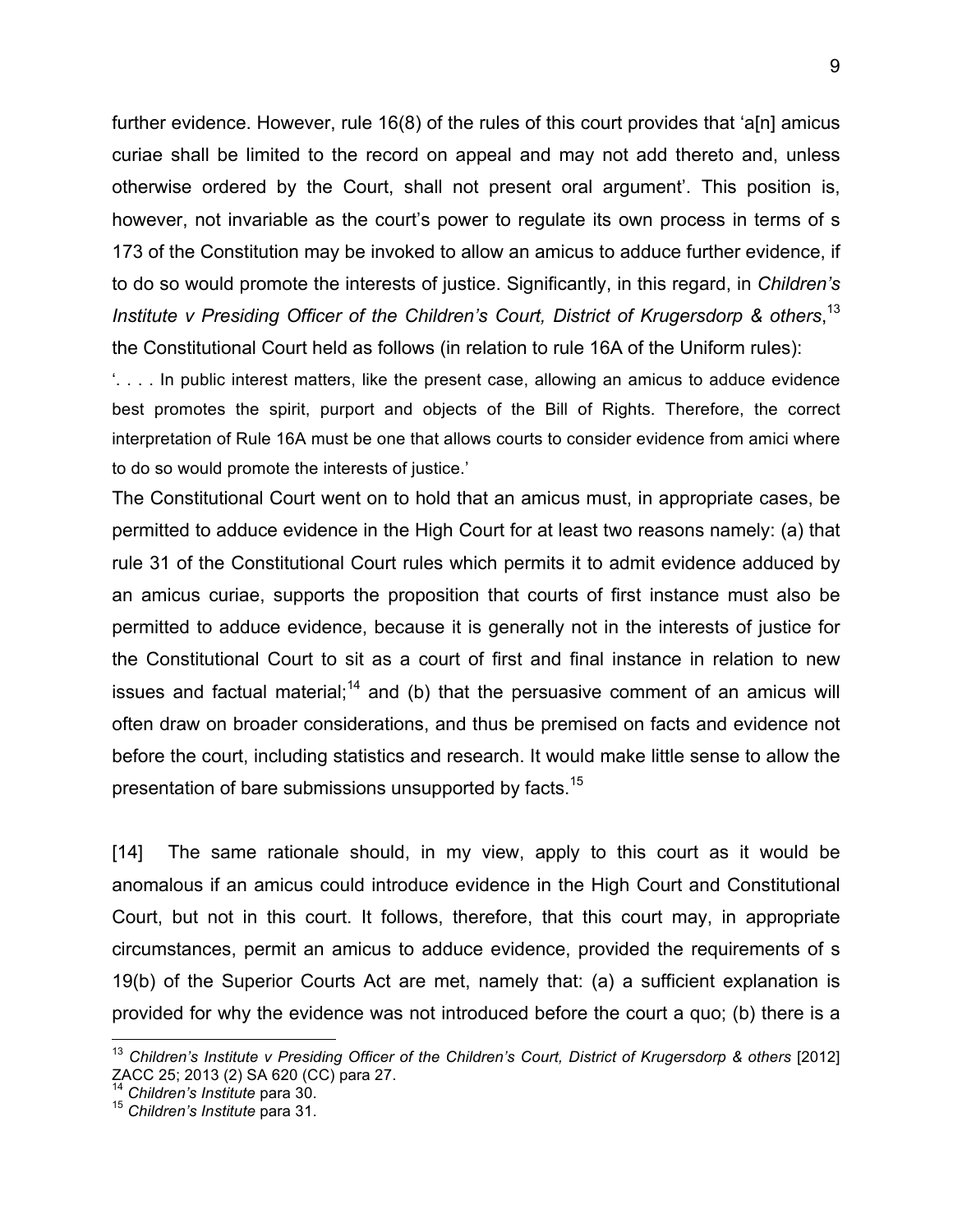prima facie likelihood that the evidence is true; and (c) the evidence is materially relevant to the outcome.<sup>16</sup> These requirements have been met in this appeal for the following reasons:

(a) AmaBhungane could not adduce the evidence in the court a quo because it was not party to those proceedings. It was, furthermore, not apparent that the court a quo would, in the interlocutory proceedings consider, let alone pronounce on the proper interpretation of s 26(2) of the Companies Act, which arises for determination in the main application.

(b) The evidence which amaBhungane wishes to adduce on appeal is true and not disputed by the parties. It is first-hand evidence of amaBhungane's experience regarding the importance of securities registers as a reliable tool in a journalist's artillery. Additionally, the evidence relating to the prior versions of the Companies Amendment Bill, 2010 (the Amendment Bill) is plainly incontrovertible as these documents are official in nature.

(c) The evidence of amaBhungane's experience with PAIA, and the significance of access to securities registers for the work of the media are plainly relevant, and is precisely the kind of evidence that the Constitutional Court has held may be introduced by an amicus curiae.<sup>17</sup> The practical impact of a particular construction of legislation, in this case s 26(2) of the Companies Act, is a relevant question which generally would need to be assessed from the evidence. Moreover, the evidence of the evolving formulation of the Amendment Bill in the parliamentary process is an aid to interpretation and sheds light on the intention of the legislature, thus demonstrating why the construction posited by the Companies could not have been intended by the legislature. Thus, the evidence is clearly relevant.

#### **Interpretation of s 26(2) of the Companies Act**

[15] I now turn to the question of the proper interpretation of s 26(2) of the Companies Act and, in particular, whether it confers an unqualified right of access to the securities

<sup>&</sup>lt;sup>16</sup> D E van Loggerenberg et al (eds) Erasmus Superior Court Practice (November 2013 - Service Issue 43) at A1-56. See also *Minister of Justice and Constitutional Development & others v Southern African Litigation Centre & others* [2016] ZASCA 17 (15 March 2016) para 30. <sup>17</sup> *Children's Institute* paras 31 and 34.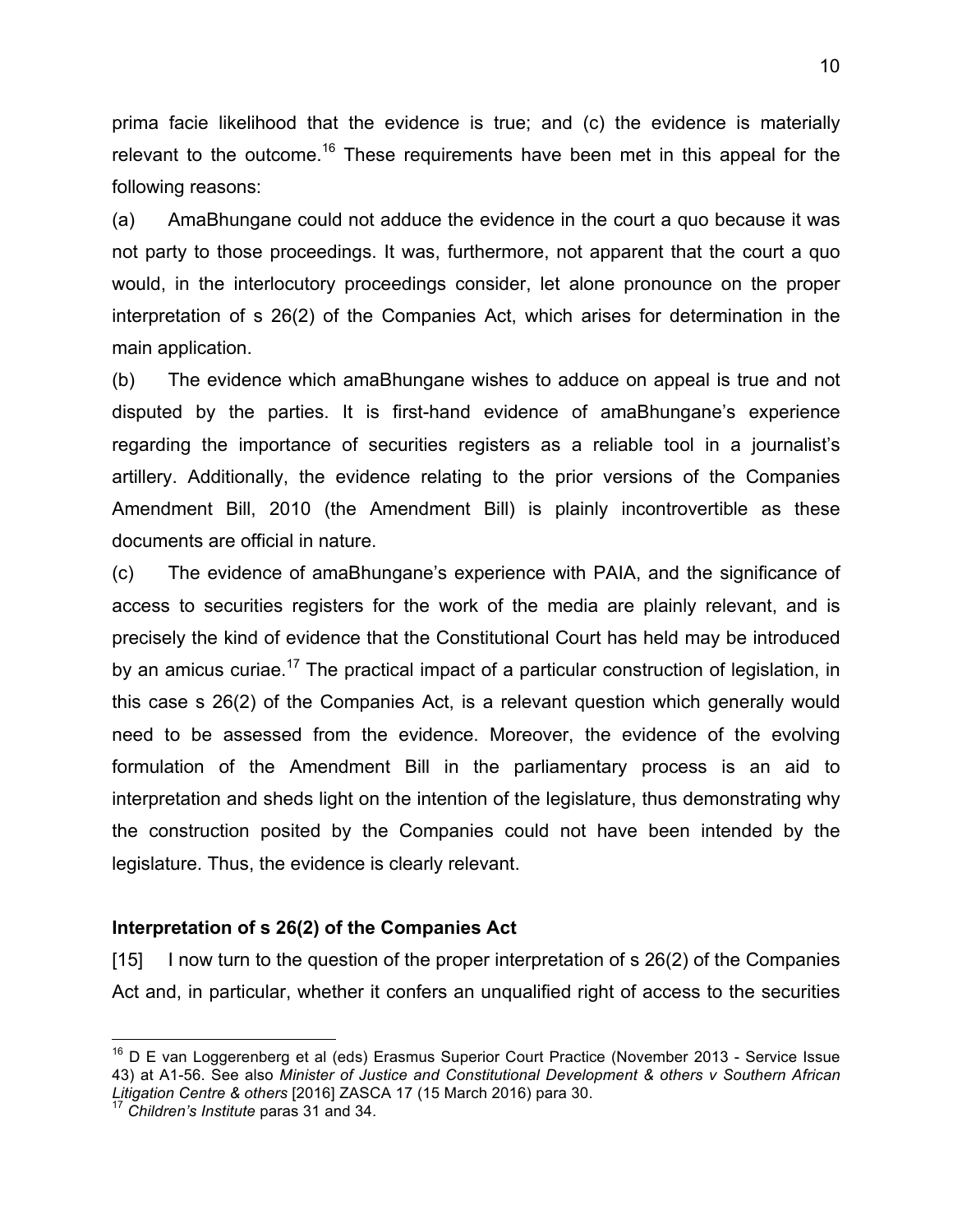register of a company. The Companies contend that s 26(2) confers a qualified right as access may be refused, on the grounds set out in PAIA and on the grounds of the 'motive' of the requester. On the contrary, Moneyweb contends that an unqualified right is conferred on any person who meets the procedural requirements of s 26(2) of the Companies Act. AmaBhungane, in turn, contends that if access to securities registers is subject to the grounds of refusal which apply to a request under PAIA or to a refusal based on the alleged motive of the requester, then this will have a significant negative impact on investigative journalists and the public's right to know.

[16] The role that companies play in our society and their obligations of disclosure that arise from the right of access to information in s 32 of the Constitution, is central to the interpretation of s 26(2) of the Companies Act. Both this court and the Constitutional Court have recognised that the manner in which companies operate and conduct their affairs is not a private matter. In *Bernstein & others v Bester NO & others,* <sup>18</sup> the Constitutional Court made the position plain. The Court said:

'The establishment of a company as a vehicle for conducting business on the basis of limited liability is not a private matter. It draws on a legal framework endorsed by the community and operates through the mobilisation of funds belonging to members of that community. Any person engaging in these activities should expect that the benefits inherent in this creature of statute will have concomitant responsibilities. These include, amongst others, the statutory obligations of proper disclosure and accountability to shareholders. It is clear that any information pertaining to participation in such a public sphere cannot rightly be held to be inhering in the person, and it cannot consequently be said that in relation to such information a reasonable expectation of privacy exist. Nor would such an expectation be recognised by society as objectively reasonable. This applies also to the auditors and debtors of the company. . . .'

[17] This approach has been repeatedly endorsed. This passage in *Bernstein* was cited by this court in *La Lucia Sands*, in dealing with s 113 of the Companies Act 61 of 1973 (the old Companies Act), the predecessor to s 26 of the Companies Act.<sup>19</sup>

<sup>18</sup> *Bernstein & others v Bester NO & others* [1996] ZACC 2; 1996 (2) SA 751 (CC) para 85. <sup>19</sup> *La Lucia Sands* para 21.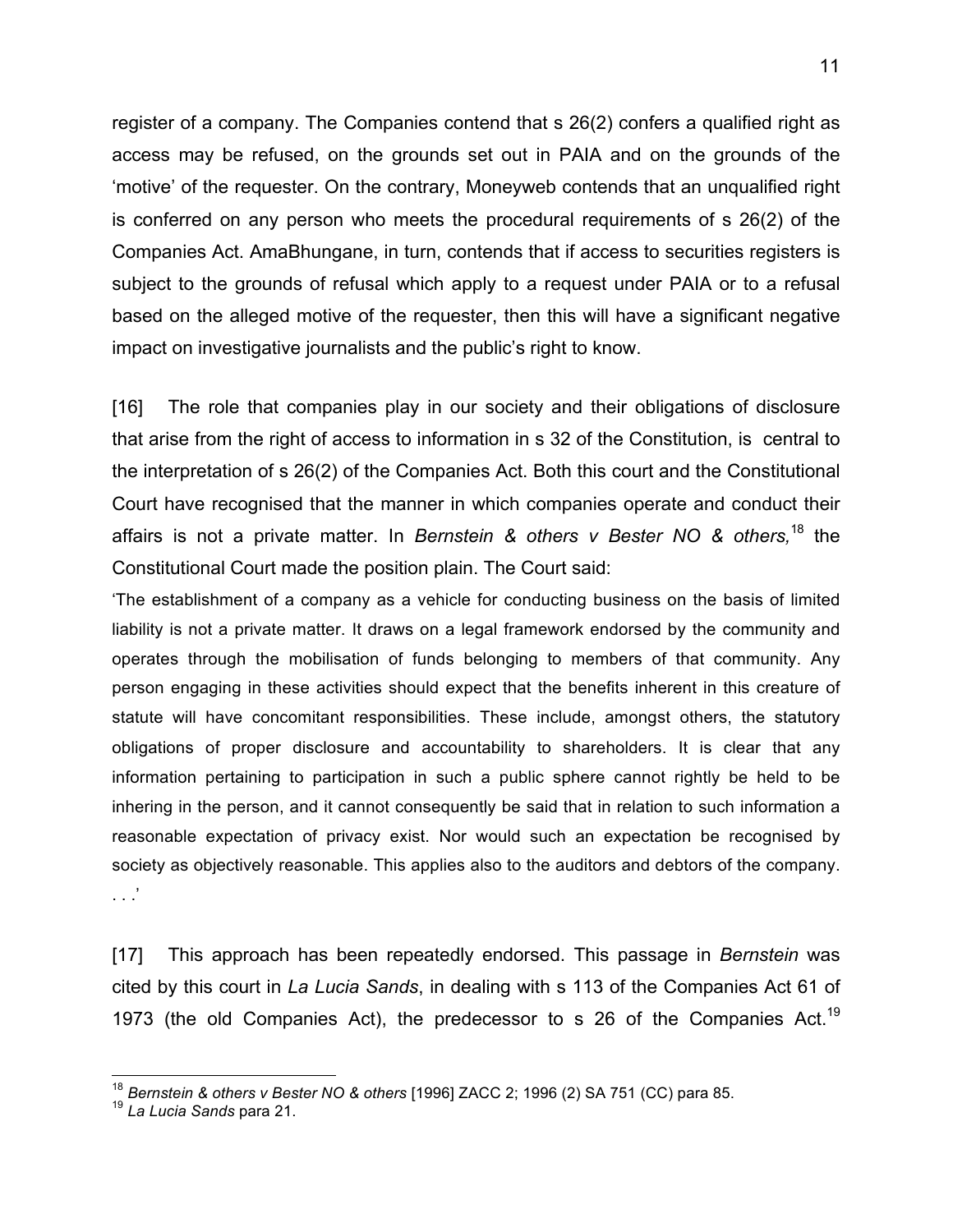Similarly, in his separate concurring judgment in S v *Coetzee,* <sup>20</sup> Kentridge AJ emphasised that 'those who choose to carry on their activities through the medium of an artificial legal persona must accept the burdens as well as the privileges which go with their choice.' Most recently, in *Company Secretary of Arcelormittal South Africa & another v Vaal Environmental Justice Alliance21*, this court emphasized that 'citizens in democracies around the world are growing alert to the dangers of a culture of secrecy and unresponsiveness, both in respect of government and in relation to corporations' and that Parliament, driven by Constitutional imperatives, had rightly seen fit to cater for this in its legislation.

[18] The Companies Act gives specific recognition to a culture of openness and transparency in s 7 which lists the core objectives of the Act. Section 7*(b)*(iii), in particular, provides that a purpose of the Act is to:

'. . . [encourage] transparency and high standards of corporate governance as appropriate, given the significant role of enterprises within the social and economic life of the nation.'

Section 26 of the Companies Act is enacted with precisely these objectives in mind. It recognizes that the establishment of a company is not purely a private matter and may impact the public in several ways. It therefore seeks to impose strong rights of access in respect of very specific but ultimately limited types of information held by companies. Section 26 must, therefore, be interpreted in accordance with this purpose. Section 26(1) confers a right of access to information in respect of various kinds of information to a person who holds a beneficial interest in any securities issued by a profit company, or who is a member of a non-profit company. Section 26(2) then confers a narrower and more specific right of access to all others persons. It provides:

'A person not contemplated in subsection (1) has a right to inspect or copy the securities register of a profit company, or the members register of a non-profit company that has members, or the register of directors of a company, upon payment of an amount not exceeding the prescribed maximum fee for any such inspection.'

<sup>&</sup>lt;sup>20</sup> S v Coetzee & others [1997] ZACC 2; 1997 (3) SA 527 (CC) para 98.<br><sup>21</sup> Company Secretary of Arcelormittal South Africa & another v Vaal Environmental Justice Alliance [2014] ZASCA 184; 2015 (1) SA 515 (SCA) para 1.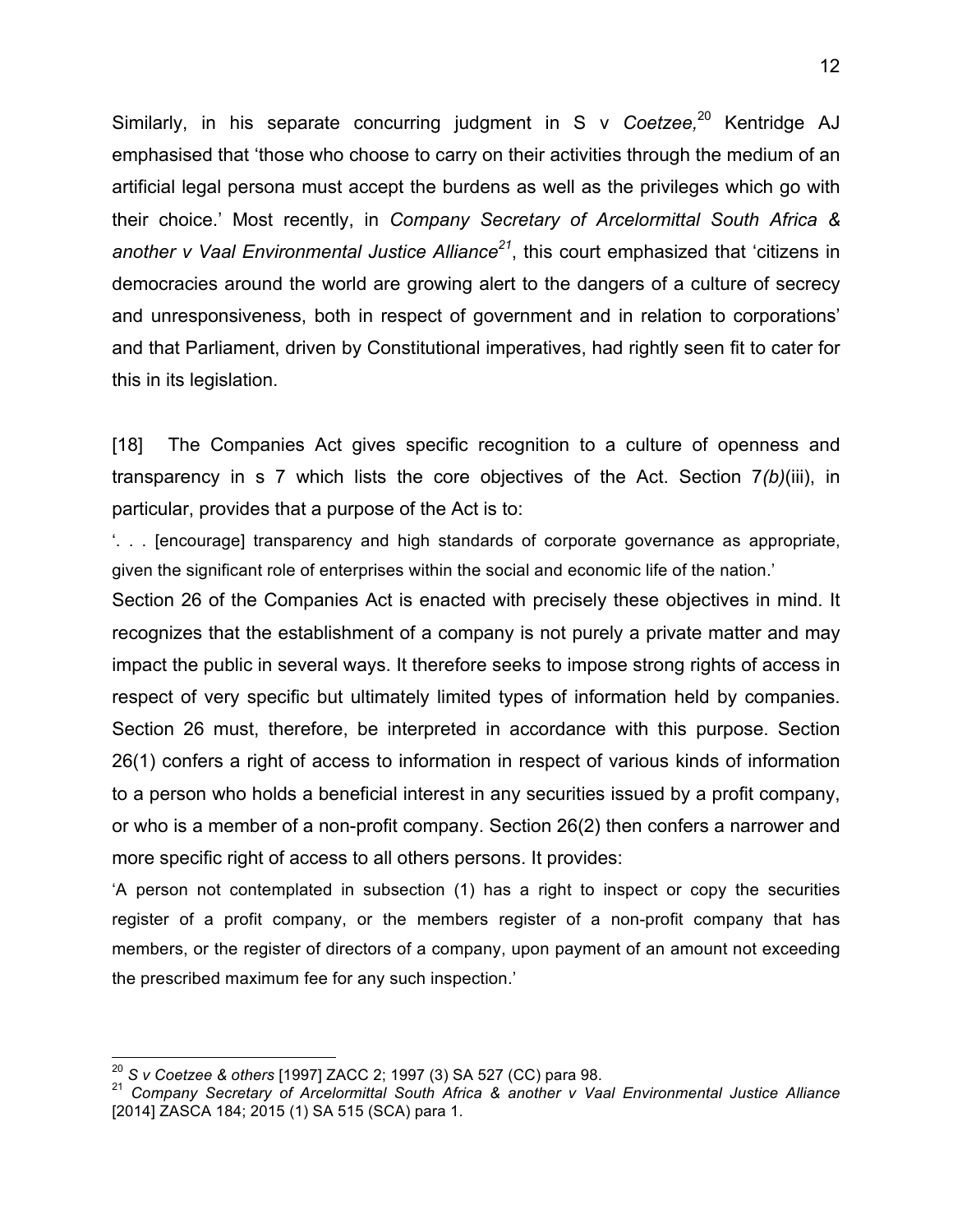#### *Interaction between s 26(2) and PAIA*

[19] There are two aspects of s 26 that require particular emphasis: the first concerns the interaction between s 26(2) and the provisions of PAIA and the second concerns the nature of the right conferred by s 26(2). In relation to the former, s 26 makes clear that the right conferred by s 26(2) is additional to the rights conferred by PAIA and does not need to be exercised in accordance with PAIA. In this regard, s 26(7) provides:

'The rights of access to information set out in this section are in addition to, and not in substitution for, any rights a person may have to access information in terms of –

*(a)* section 32 of the Constitution;

*(b)* the Promotion of Access to Information Act, 2000 (Act 2 of 2000); or

*(c)* any other public regulation.'

Markedly, the approach of Parliament in conferring the right of access to information in s 26(2) of the Companies Act in addition to the rights conferred by PAIA is consistent with s 39(3) of the Constitution which provides that:

'The Bill of Rights does not deny the existence of any other rights or freedoms that are recognised or conferred by common law, customary law or legislation, to the extent that they are consistent with the Bill.'

[20] In respect of the process to be followed in exercising the rights, s 26(4) provides:

'A person may exercise the rights set out in subsection (1) or (2), or contemplated in subsection  $(3)$ 

*(a)* for a reasonable period during business hours;

*(b)* by direct request made to a company in the prescribed manner, either in person or through an attorney or other personal representative designated in writing; *or*

*(c)* in accordance with the Promotion of Access to Information Act, 2000 (Act 2 of 2000).' (own emphasis.)

What is clear from s 26(4)*(c)* is that procedurally PAIA is an alternative to requesting access to a company's share register in terms of the provisions of s 26 of the Companies Act.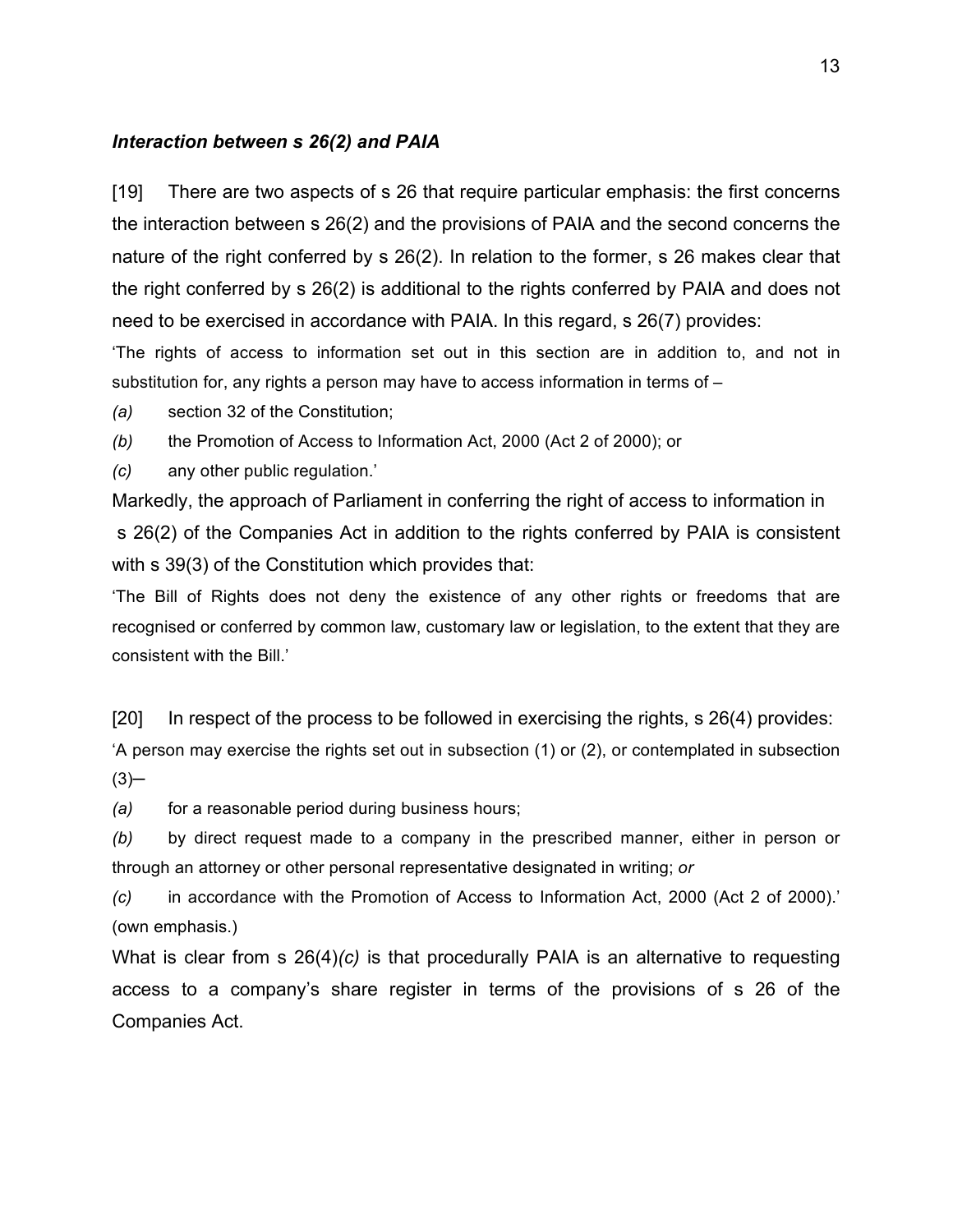[21] The approach of Parliament, in this regard, was eminently sensible. PAIA is a general statute. It regulates access to innumerable types of information held by a wide range of bodies, with various different types of interests at stake. Parliament, therefore, had to lay down general rules to balance the competing interests at stake by means of threshold requirements, grounds of refusal and public interest overrides. By contrast, s 26(2) confers a specific right in respect of one type of information only − securities registers and directors registers. Parliament justifiably took the view that, in respect of this narrow category of information, it was unnecessary to build in the PAIA balances and counter balances with all the complexity and delay that might entail. Instead, it conferred an unqualified right that is capable of prompt vindication.

[22] Notwithstanding this, and the clear wording of s 26(4) and s 26(7) of the Companies Act, the Companies place considerable reliance on PAIA contending that they are entitled to argue, in the main application, that the refusal of access to Moneyweb 'is justified on the basis of the provisions of s 68(1) of PAIA.' In terms of s 68(1) of PAIA, access to a record of a company may be refused if the record:

*(a)* contains trade secrets of the company;

*(b)* contains financial, commercial, scientific or technical information, other than trade secrets, of the company, the disclosure of which would be likely to cause harm to the commercial or financial interests of the company;

*(c)* contains information, the disclosure of which could reasonably be expected; will put the company at a disadvantage in contractual and other negotiations; or will prejudice the company in commercial competition.

Securities registers quite clearly do not contain information of the nature contemplated in s 68(1) of PAIA, and access cannot possibly be refused by the Companies on that basis. Furthermore, the Companies contend that the right of access in s 26(2) must be qualified by, and subject to, the provisions of PAIA, and that the person requesting the information must demonstrate that the information is required for the purpose of exercising or protecting a right. It is not clear how this requirement can be imported into s 26(2) without doing violence to a right which is expressly intended by the legislature to be unqualified. Moreover, the Companies fail to explain how this reliance on PAIA can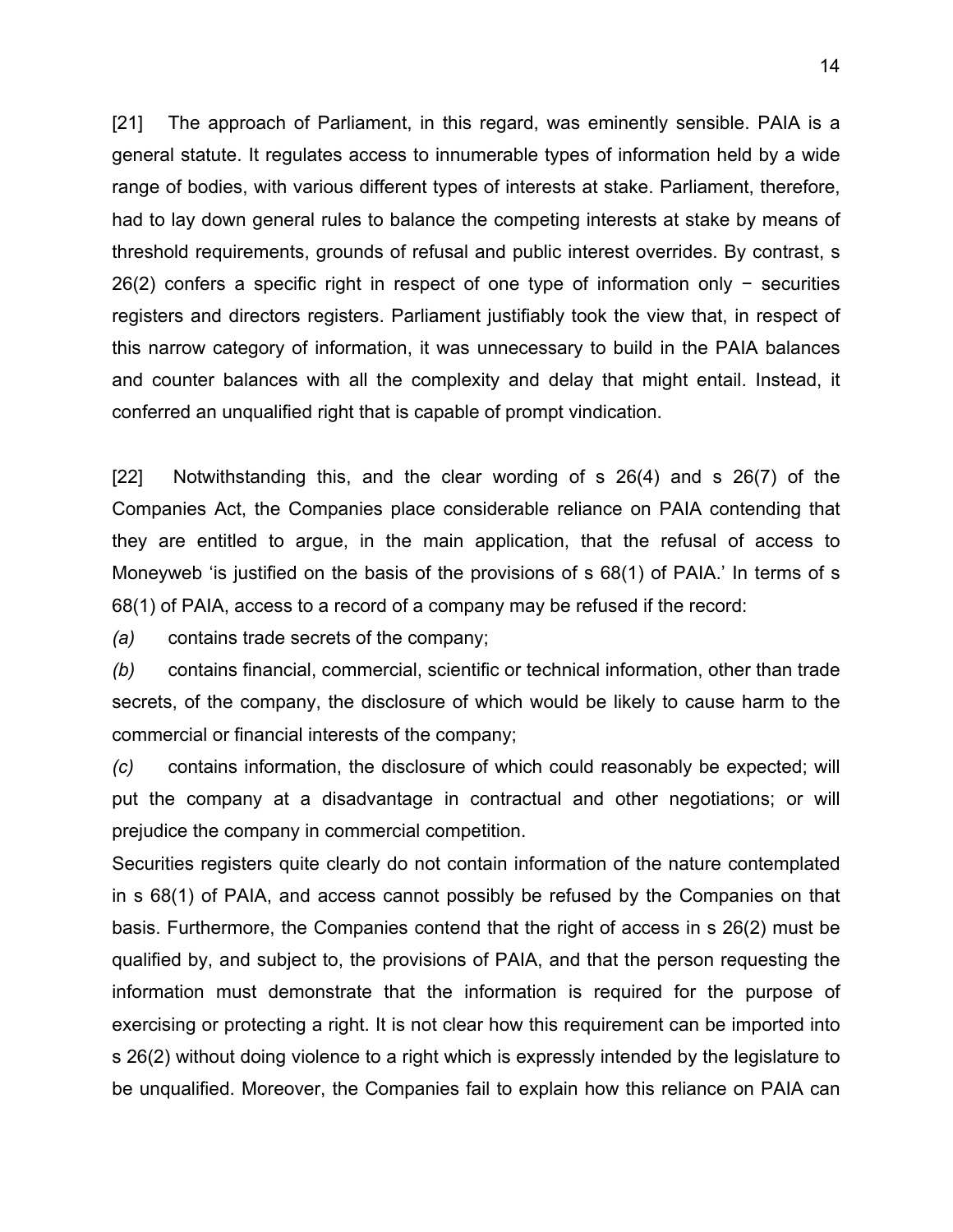be sustained in light of the clear language of subsecs 26(4) and 26(7). Accordingly, the Companies' reliance on PAIA is unsustainable as it certainly does not render the documents sought in the rule 35(14) interlocutory application relevant to the main application.

[23] In choosing to confer an unqualified right capable of prompt and easy vindication in s 26(2) of the Companies Act, Parliament would have been alive to the fact that the procedures of PAIA can readily be used as an instrument to frustrate and delay access to records. One of the threshold requirements for a requester to obtain access to information held by a private entity under s 50(1)(*a)* of PAIA is that the requester must prove that that information requested is necessary for the 'exercise or protection of any rights'. Even if this test is overcome, there is potential for a ground of refusal to be claimed by the company concerned. For instance, in terms of s 71(1) of PAIA, the private body 'must', if the record requested might contain certain information concerning a third party, take all reasonable steps to inform the third party of the request. The private body may take up to 21 days to give this notice and the third party may take a further 21 days to make representations, before the private body decides whether to grant or refuse access to the requester. If access is granted, the third party may approach a court to prevent disclosure. If refused, the requester would have to make application to court to compel disclosure. Given the potentially hundreds of holders of securities, a decision by a company to invoke the third party procedure in PAIA will effectively put the securities registers out of the reach of the requester indefinitely, and certainly far beyond the natural life cycle of a relevant journalistic investigation.

[24] The point is illustrated by *President of the Republic of South Africa v M & G*  Media Ltd.<sup>22</sup> Even without any proper basis for withholding access to the record, access was delayed for six years. This was also amaBhungane's experience in *CSR-E Loco*. 23 The present proceedings speak for themselves – some three years later Moneyweb is

<sup>&</sup>lt;sup>22</sup> President of the Republic of South Africa & others v M & G Media Ltd [2014] ZASCA 124; 2015 (1) SA 92 (SCA). See also generally *MEC for Roads and Public Works, Eastern Cape & another v Intertrade Two (Pty) Ltd* [2006] ZASCA 33; 2006 (5) SA 1 (SCA) para 20.<br><sup>23</sup> See footnote 2 above.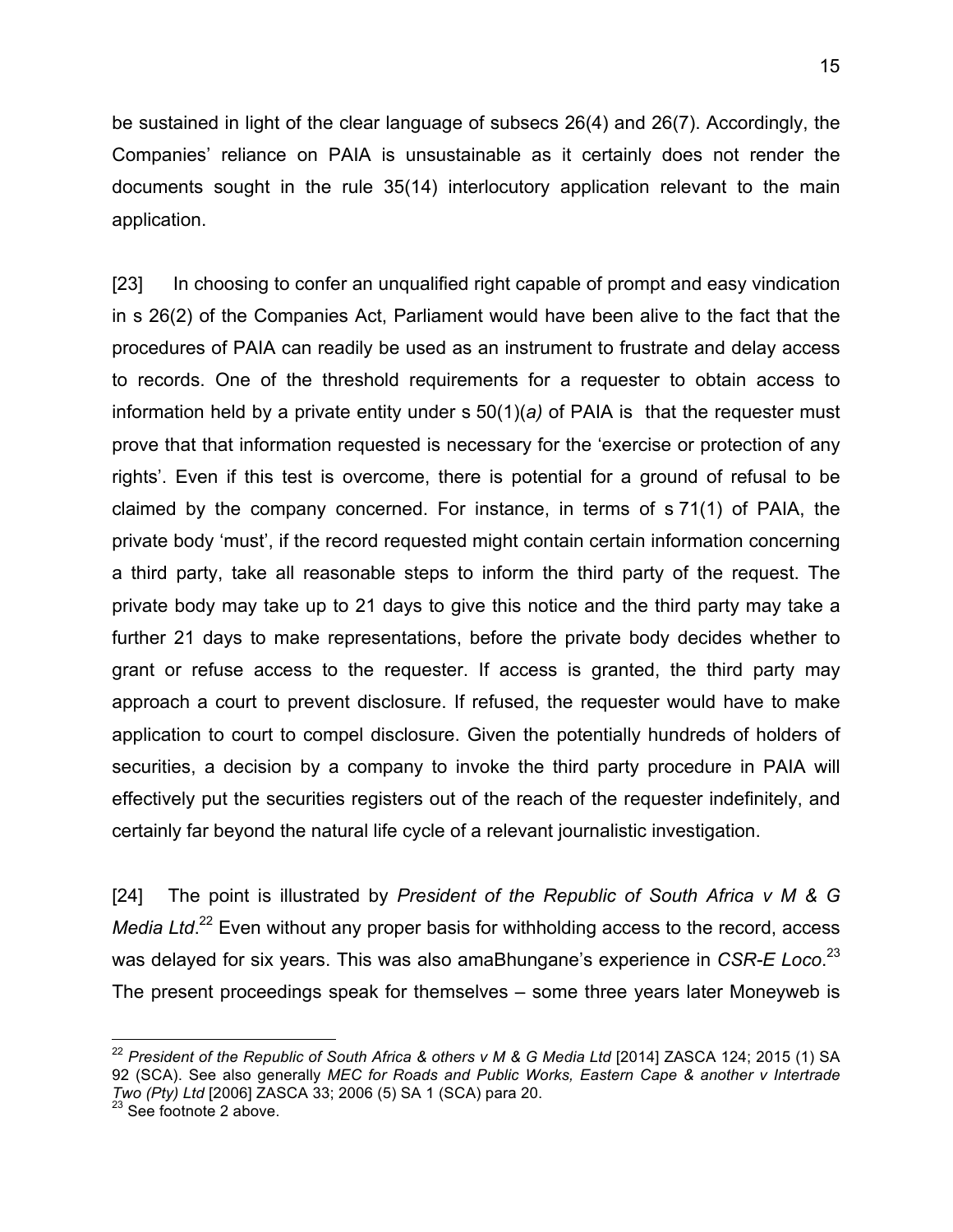still nowhere near accessing the Companies' securities registers. This demonstrates that PAIA will not provide journalists prompt access to securities registers − for whom timely access is essential. Thus, if the PAIA limitations apply to s 26(2) requests, the inconvenience and cost of an application to court to challenge a refusal on those grounds will greatly inhibit access to securities registers. Given the significant expenses involved in the court process, it will in most cases lead to important investigations being aborted rather than an application to court being pursued.<sup>24</sup> One wonders why subsecs 26(4)*(a)* and *(b)* were enacted if they are capable of being impliedly trumped by PAIA.

[25] What remains then is to set right the unfortunate obiter dictum of this court in *La Lucia Sands* vis-a-vis the application of PAIA to a request for access under s 26 of the Companies Act:<sup>25</sup>

'[17] For completeness, I record that the New Companies Act 71 of 2008 has been assented to but has not yet come into operation. Section 113 of the Act has not been repeated in the new legislation. Section 26 of the new Act is entitled ''Access to company records''. Section 26(3) provides that ''any member'' and "any other person'' are entitled to inspect the register of members during business hours. Section 26(4) provides:

"The rights of access to information set out in this section are in addition to, and not in substitution for, any rights a person may have to access information in terms of –

*(a)* section 32 of the Constitution

*(b)* the Promotion of Access to Information Act, 2000 (Act No. 2 of 2000; or

*(c)* any other public regulation.

[18] *It appears that in future the provisions of the Promotion of Access to Information Act 2 of 2000 will have to be employed by non-members seeking access to the register of members. The rationale set out above for obtaining information contained in the register of members will probably continue to apply, notwithstanding that the request for information will now have to be made in terms of the Act.* Happily, it is not an issue we need to address comprehensively or at all. Section 113 applies to the present matter.' (own emphasis.)

This obiter dictum is regrettable, as s 26(7) of the Companies Act expressly states that the right conferred by s 26(2) is additional to the rights conferred by PAIA. There is, in addition, no requirement in s 26 of the Companies Act that a request for access to a

 <sup>24</sup> See *City of Cape Town v South African National Roads Authority Limited & others* [2015] ZASCA 58; 2015 (3) SA 386 (SCA) para 43.

<sup>25</sup> *La Lucia Sands* paras 17-18.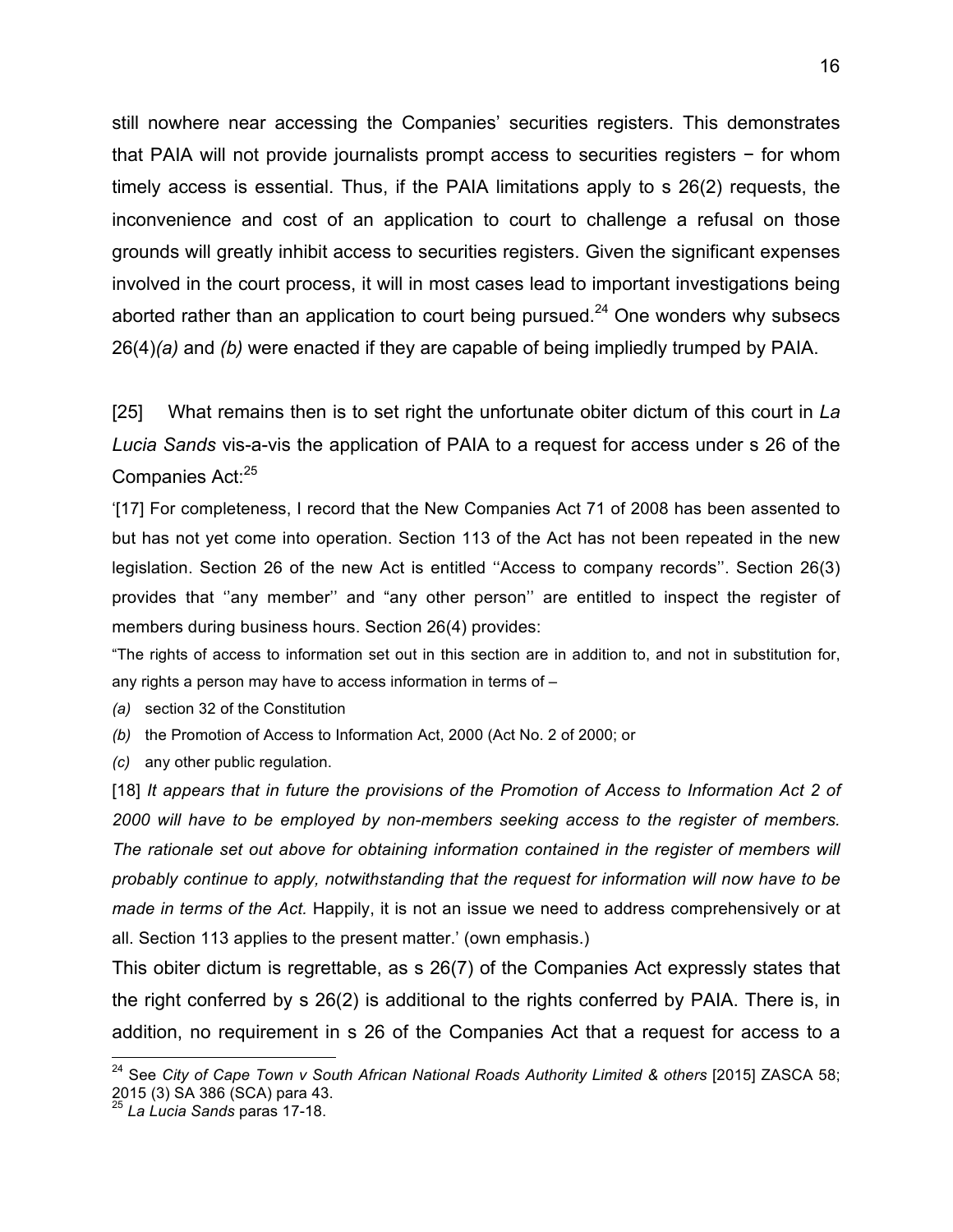company's securities register must only be exercised in accordance with PAIA. The obiter dictum of this court in *La Lucia Sands* is, therefore, clearly wrong, and the Companies' reliance on it is simply misplaced.

### *The nature of the right*

[26] The second aspect of s 26(2) of the Companies Act that requires emphasis is the nature of the right conferred by it in the context of s 26 as a whole. Unlike its predecessor, s 113 of the old Companies Act, s 26(2) expressly confers a right of access in respect of the securities registers. Section 26(5) then goes further and provides expressly, and in unqualified terms, that where a company receives a request in the prescribed form, the company 'must within 14 business days comply with the request'. There is nothing in subsecs 26(2) and 26(5) which, in any way, qualifies this right. Nor is there any reference in these sections to the reasonableness of either the request or the response. The only sub-section which mentions reasonableness is s 26(9), which creates the criminal prohibition. It provides:

'It is an offence for a company to─

(a*)* fail to accommodate any reasonable request for access, or to unreasonably refuse access, to any record that a person has a right to inspect or copy in terms of this section or section 31; or

(*b*) to otherwise impede, interfere with, or attempt to frustrate, the reasonable exercise by any person of the rights set out in this section or section 31.'

A reasonable request in my view, would be one which is made in accordance with the provisions of s 26(4)*(a)* and *(b)* of the Companies Act.

[27] The decision to include the reasonableness defence in s 26(9) is perfectly understandable, as the legislature was presumably anxious to avoid creating a strict liability offence, possibly because of the constitutional difficulties that this might have raised. However, what the Companies seek to do is import the s 26(9) reasonableness qualification back into s 26(2) to limit the right it confers. There is no warrant for this. If Parliament had wanted to limit the s 26(2) right, it would have done so expressly. Instead, it enacted an unqualified right in s 26(2) read with s 26(4) and introduced a reasonableness qualification only in respect of the criminal offence created by s 26(9).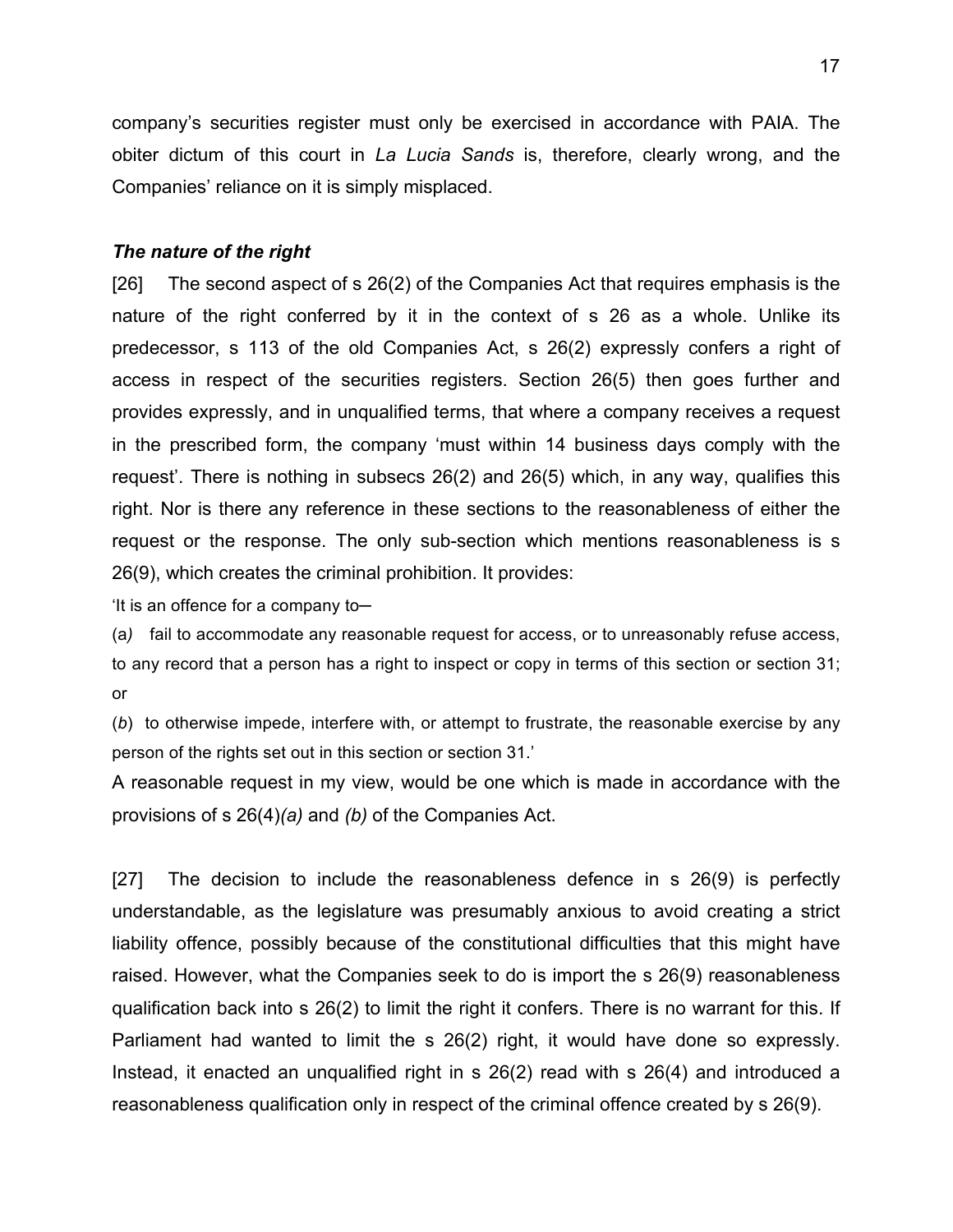[28] The failure to introduce an equivalent qualification of reasonableness in s 26(2) and 26(4) makes clear that outside of the criminal offence created, there is no similar restriction. Section 26(2) clearly confers an unqualified right on members of the public and the media to obtain access to share registers. This means that the *'*motive' with which the person seeks access to the information concerned is irrelevant. This construction of s 26(2) is completely consistent with its legislative history, as revealed by the different versions of the Amendment Bill. The versions of the Amendment Bill prior to the adoption of the Companies Act in its amended form show a deliberate journey from a formulation of s 26(2) in which the PAIA limitations were arguably applicable, to a formulation which makes it clear that the PAIA limitations are not applicable, and that the right of access is not qualified.

[29] Notably, s 113 of the old Companies Act provided an unqualified right for any person to access a company's share register that was subject to a court's discretion to refuse access. When the Minister of Trade and Industry tabled the Companies Bill, 2008, in the National Assembly there was no express access provisions for nonshareholders. The proposed subsecs 26(2) and (5) appeared to anticipate the possibility that non-shareholders might gain access by means of PAIA and that, given PAIA's exemptions, there might be reasonable grounds to deny access. AmaBhungane was concerned about the erosion of the unqualified right in s 113 of the old Companies Act and made submissions to the Portfolio Committee. When the Companies Act was finally enacted in 2008, it included s 26(2) which gives any person the right of access, and it introduced a peremptory element: *must . . . be open to inspection'* in s 26(6). The Companies Act made it clear that this right was in addition to any rights under PAIA.

[30] The Companies Act contained errors, and the Minister therefore introduced the Amendment Bill before the Act came into force. The original version of the Amendment Bill B40–2010 appeared to make the right to access subject to PAIA, by using the conjunctive 'and'. It also omitted the peremptory wording *'*must*'* that had been included in the Companies Act. It stated: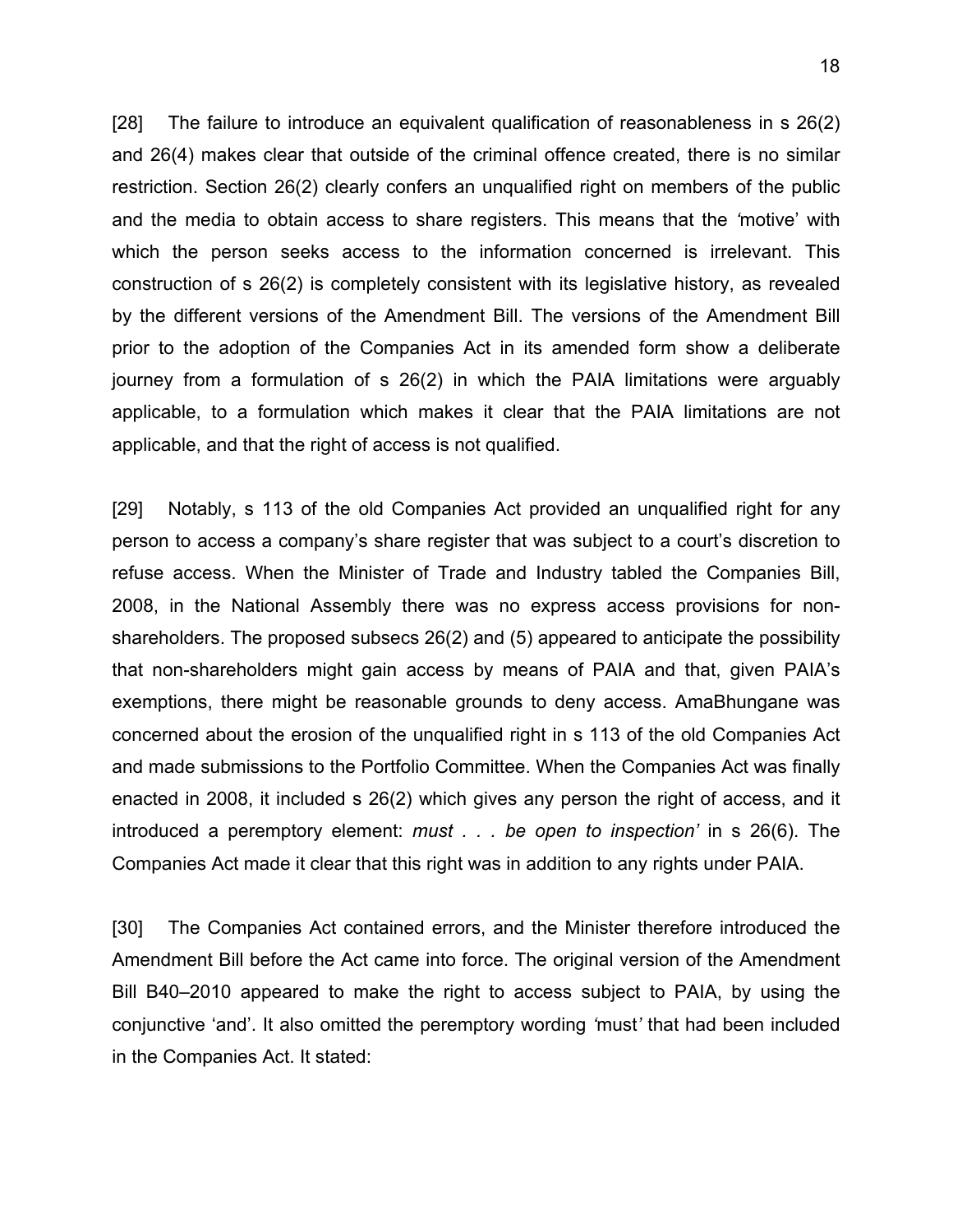A person may exercise the rights set out in subsection (1) or (2), or contemplated in subsection  $(3)$ 

(a) for a reasonable period during business hours;

(b) by direct request made to a company in the prescribed manner, either in person, or through an attorney or other personal representative designated in writing; *and*

(c) in accordance with the Promotion of Access to Information Act, 2000 (Act No.2 of 2000).' (own emphasis.)

Whilst that version appears to suggest that the s 26 right would have been qualified along the lines proposed by the Companies, after receiving public submissions (including amaBhungane's), the Portfolio Committee produced the revised version B40A−2010 of the Amendment Bill. In Bill B40A−2010 the conjunctive *'*and*'* in subsection (4) was replaced with the disjunctive *'*or'. The effect was to make it plain that PAIA would be an alternative mode of obtaining access to company records. In addition, the Portfolio Committee inserted a new sub-clause which made clear the peremptory nature of the obligation imposed on the company. It read:

'(5) Where a company receives a request in terms of subsection (4)*(b)* it *must* within 14 business days comply with the request by providing the opportunity to inspect or copy the register concerned to the person making such request.' (own emphasis.)

These two alterations, which made it clear that the right is unqualified, were retained in the version of the Bill that ultimately became the Amendment Act.

[31] The Companies Regulations demonstrate a similar evolution. Regulation 24(2) of the Draft Companies Regulations, published for comment on 29 November 2010,<sup>26</sup> provided that a person claiming a right of access to any record held by a company may not exercise that right until *'[the person's] right of access to the information has been confirmed in accordance with [PAIA]'.*<sup>27</sup> Draft Regulation 24(4) provided that a person claiming access to any record held by a company had to make a written request by delivering to the company a completed prescribed form as well as 'any further documents or other material required in terms of' PAIA. The final regulations $^{28}$  are, however, consistent with the current formulation in the Companies Act as amended by

<sup>&</sup>lt;sup>26</sup> Companies Regulations, GN R1664, GG 32832, 22 December 2009.<br><sup>27</sup> Clause 24(3)(b) of the draft Regulations.

<sup>28</sup> Companies Regulations, GN R351, *GG* 34239, 26 April 2011.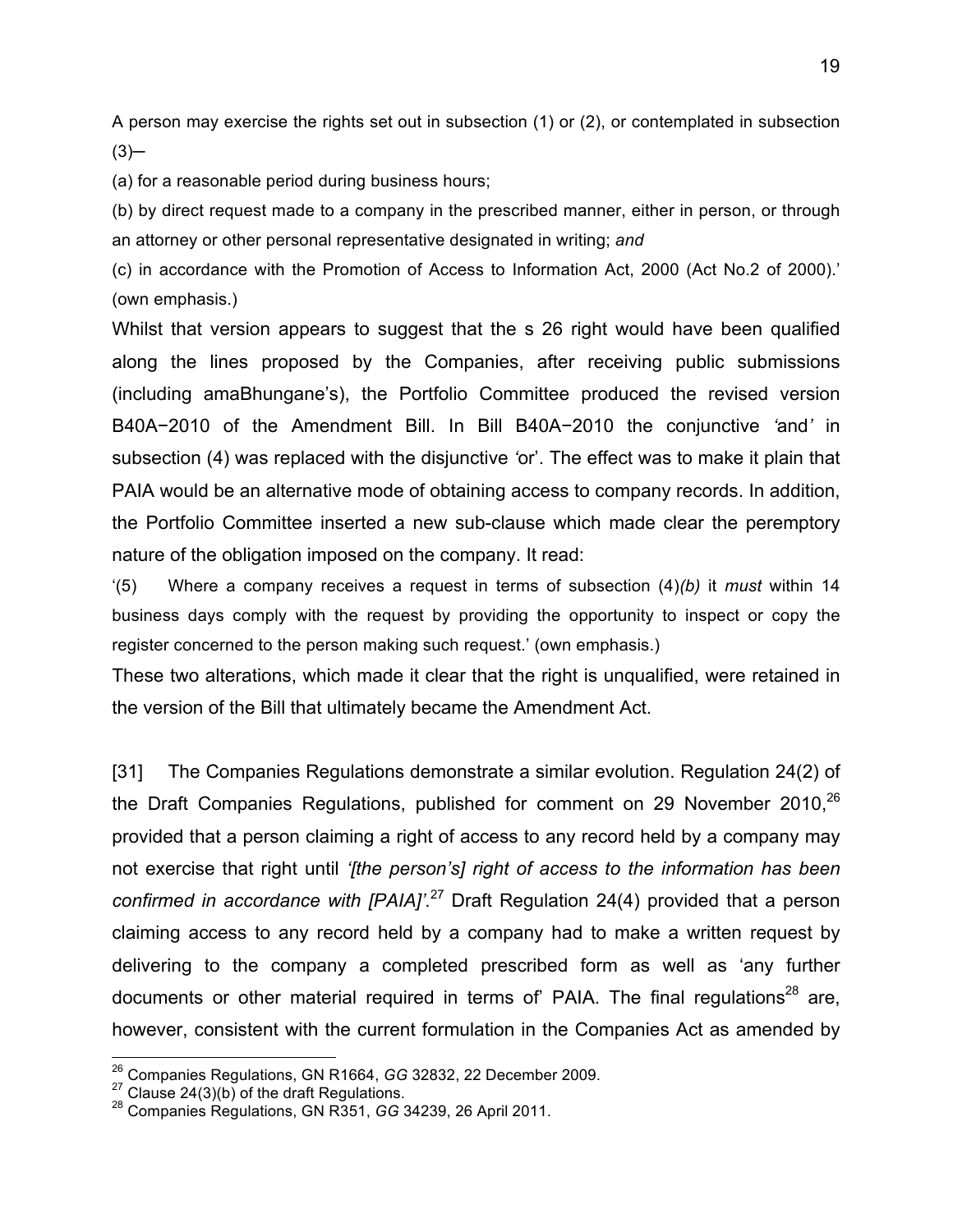the Amendment Act in 2011. They too now use the disjunctive *'*or*'* to distinguish between rights under PAIA and the additional access rights created by s 26, and they too use the peremptory form 'must . . . accede to the request'.

[32] The legislative history squarely contradicts the construction of s 26(2) which is contended for by the Companies. It demonstrates a clear intention on the part of the legislature to provide that the right under s 26(2) can be exercised independently of PAIA, and that a company cannot require disclosure of the reason for the request to access the securities register of a company − as the right is unqualified.

[33] Essentially, this means that the 'motive' with which a requester seeks access to a company's share register is irrelevant. In *La Lucia Sands* this court made clear that, under s 113 of the old Companies Act, a company could not require disclosure of the reason for the request to access the shares registers. It said: $^{29}$ 

'Section 113 of the Act does not oblige a person requesting information to provide motivation for doing so. It has been held that a person who seeks to inspect the register need not give reasons for doing so. (See *Holland v Dickson* (1888) 37 Ch.D. 669 at 671-672 and *Labatt Brewing Co Ltd v Trilon Holdings Inc* 41 O.R. (3d) 384 para 6. Meskin et al *Henochberg on the Companies Act* (above), with reference to *Dickson*, state the following:

"But in any event the company cannot require the disclosure of the reason for the inspection as a condition precedent to allowing it . . ."

[34] Having said that, the court in *La Lucia Sands* went on to hold that, under s 113 of the old Companies Act, a court had a discretion to decline to make an order requiring access where it is shown that the information is sought for some unlawful purpose. In reaching this conclusion, it relied on the decision of the English court of appeal in *Pelling v Families Need Fathers Ltd*,<sup>30</sup> where its reasoning was based almost exclusively on the fact that the old English Companies Act 1985 provided that the

<sup>&</sup>lt;sup>29</sup> La Lucia Sands at para 10.<br><sup>30</sup> Pelling v Families Need Fathers Ltd [2002] 2 All ER 440 (CA).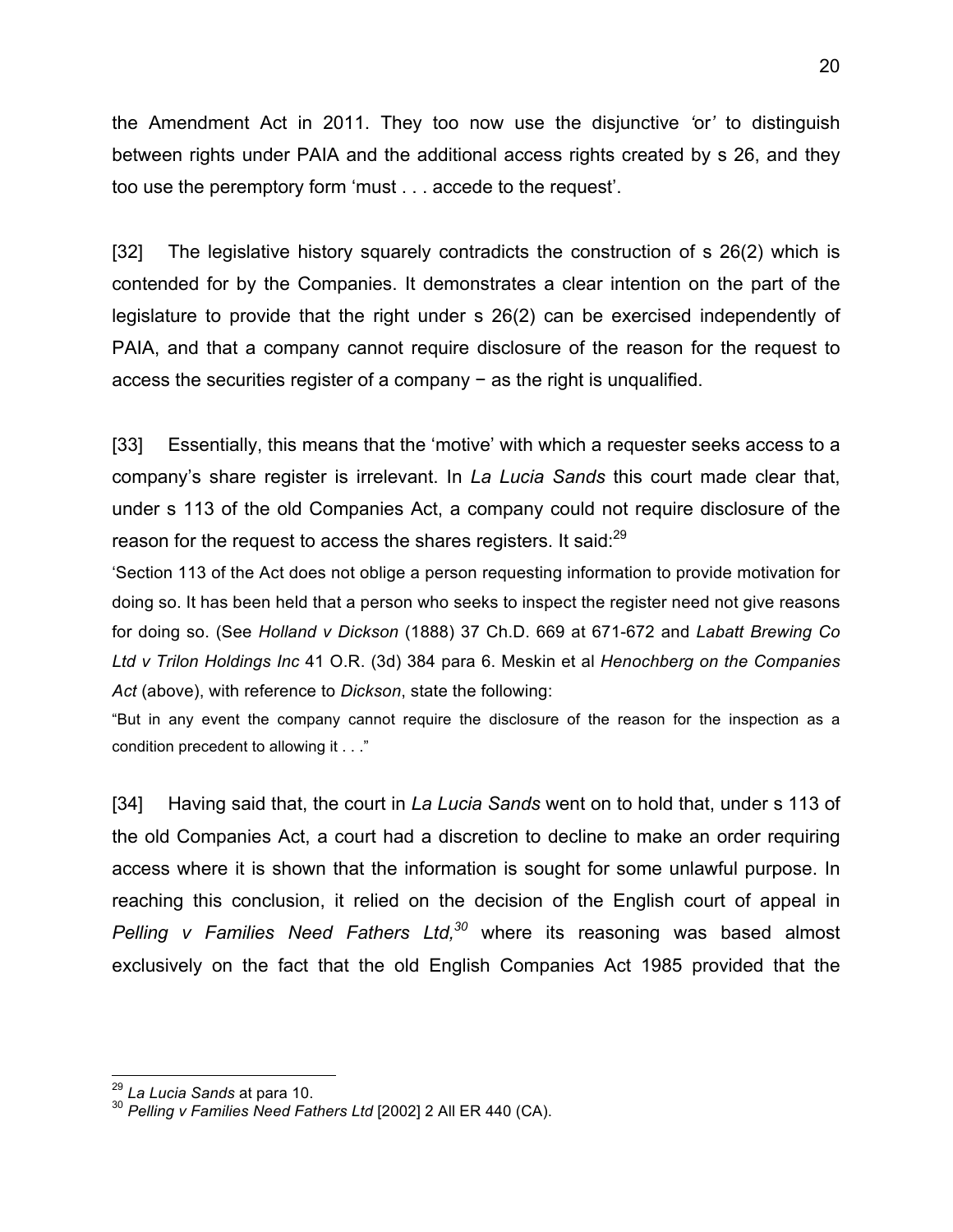Registrar hearing the matter "*may"* make an order compelling access. The court explained it as follows: $31$ 

'On the true construction of s 356(6) the registrar had a discretion to refuse the order. In its ordinary and natural meaning the word "may" is apt to confer a discretion or power . . . The use of "may" in subsection (6) is in striking contrast to the mandatory force of "shall" in other parts of the same section, such as sub-s  $(3)$ ....

''[w]hether the power will be exercised must depend upon the proper discretionary considerations affecting the power in the light of the facts as are found by the court."32

We agree. For those reasons we reject the absolutist construction proposed by Dr Pelling.'

[35] Section 113(4) of the old Companies Act was in very similar terms to the old English Companies Act 1985. It provided that 'in the case of any such refusal or default the court may, on application, by order compel an immediate inspection of the register'. It is, therefore, not surprising that this court in *La Lucia Sands* took the same approach as the court in *Pelling*. However, s 26 of the Companies Act is different. Unlike s 113 of the old Companies Act, it does not contain a provision dealing specifically with an application to court to compel compliance and, in particular, contains no provision rendering the decision of the court discretionary on this basis. Parliament, which is presumed to know the law,  $33$  chose not to enact a provision equivalent to s 113(4), and instead strengthened the access provision by making clear in s 26(2) that it conferred a 'right' of access, without qualification and not subject to a discretionary override.

[36] This means that when a company fails or refuses to provide access, that person is entitled, as of right, to an order compelling access. The question of the motive or purpose is simply irrelevant. The Companies have, therefore, failed to demonstrate that the documents sought in the rule 35(14) notice 'are relevant to a reasonably anticipated issue in the main application.' The Companies' belief in relation to what they will purportedly achieve through access to those documents, does not give rise to a defence

 <sup>31</sup> *Pelling* para 23.

<sup>&</sup>lt;sup>32</sup> O'Brien v Sporting Shooters Association of Australia (Victoria) [1999] 3 VR 251; [1999] VSC 313 (20 August 1999) para 21.

<sup>33</sup> *Road Accident Fund v Monjane* [2007] ZASCA 57; 2010 (3) SA 641 (SCA) para 12.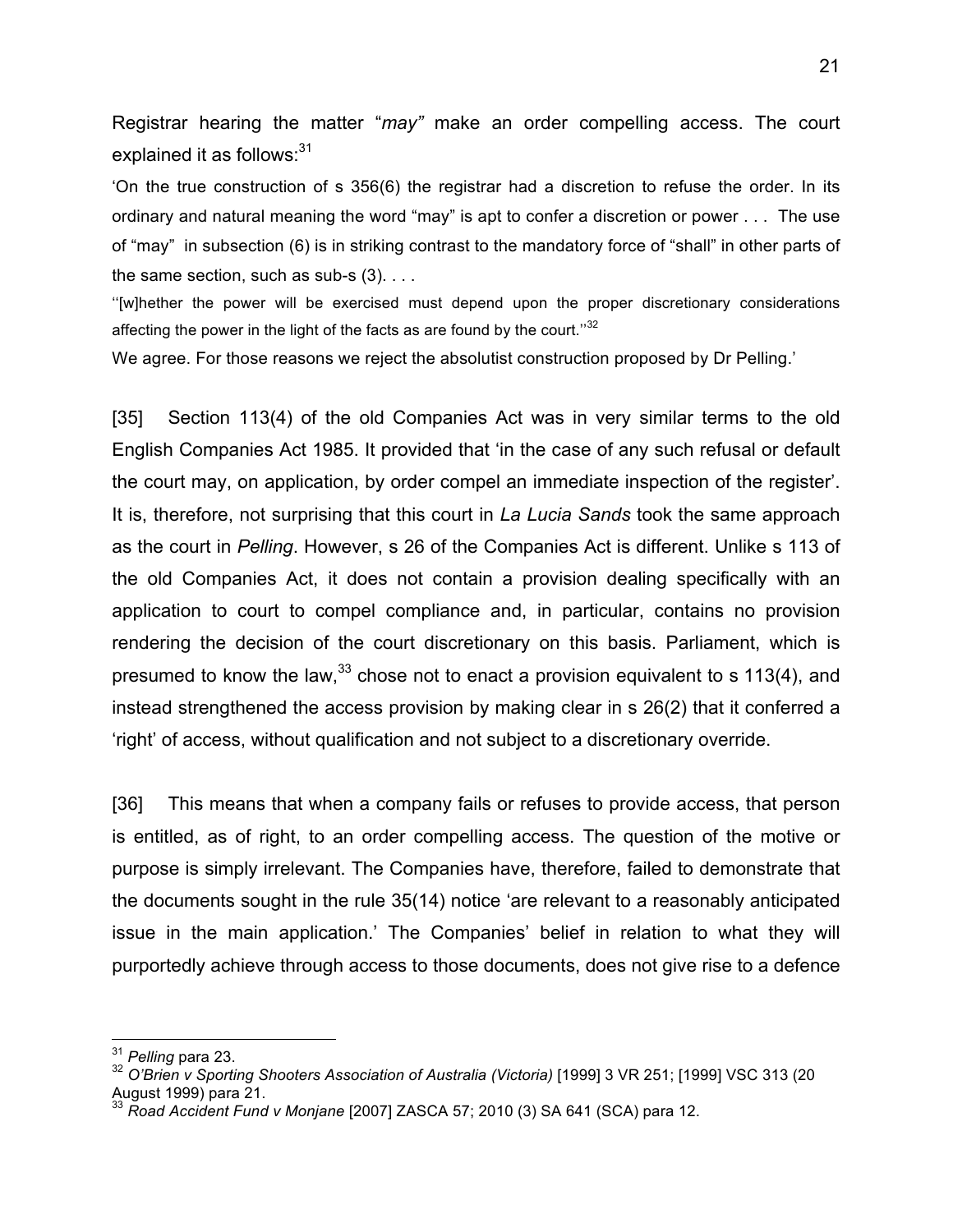to the main application as Moneyweb's 'motive' for seeking access to the Companies' securities registers is simply irrelevant.

[37] The Companies' construction of s 26(2) would have a negative impact on openness and transparency, and would directly undermine the work of Moneyweb, amaBhungane and other investigative journalists, as it limits the right to freedom of expression. The Constitutional Court has emphasised in *Brümmer v Minister for Social Development & others*<sup>34</sup> that media have a duty to report accurately, as '[t]he consequence of inaccurate reporting would be devastating.*'* This then means that the journalists must be able to have speedy access to information such as the securities registers: 'Access to information is crucial to accurate reporting and thus to imparting accurate information to the public. $35$  Interference with the ability to access information impedes the freedom of the press. The right to freedom of expression is not limited to the right to speak, but includes the right to receive information and ideas.<sup>36</sup> Preventing the press from reporting fully and accurately, does not only violate the rights of the journalist, but it also violates the rights of all the people who rely on the media to provide them with *'information and ideas.'* 

[38] An unqualified right of access to a company's securities register is, therefore, essential for effective journalism and an informed citizenry. AmaBhungane has provided the court with examples of investigations and news reports, where access to share register information was central to its investigation. One such news report relates to a tender award by a parastatal, $37$  where immediate access to share registers enabled journalists to uncover an apparent conflict of interests in relation to the head of a tender committee. Investigations like this, would likely not have been possible if journalists did not have an unqualified right of access to securities registers of companies under s 26(2) of the Companies Act.

<sup>&</sup>lt;sup>34</sup> Brümmer v Minister for Social Development & others [2009] ZACC 21; 2009 (6) SA 323 (CC) para 63.<br><sup>35</sup> Brümmer para 63.

<sup>36</sup> Section 16(1)*(b)* of the Constitution.

<sup>37</sup> 'Transnet tender boss's R50 billion double game', Mail & Guardian, 4 July 2014.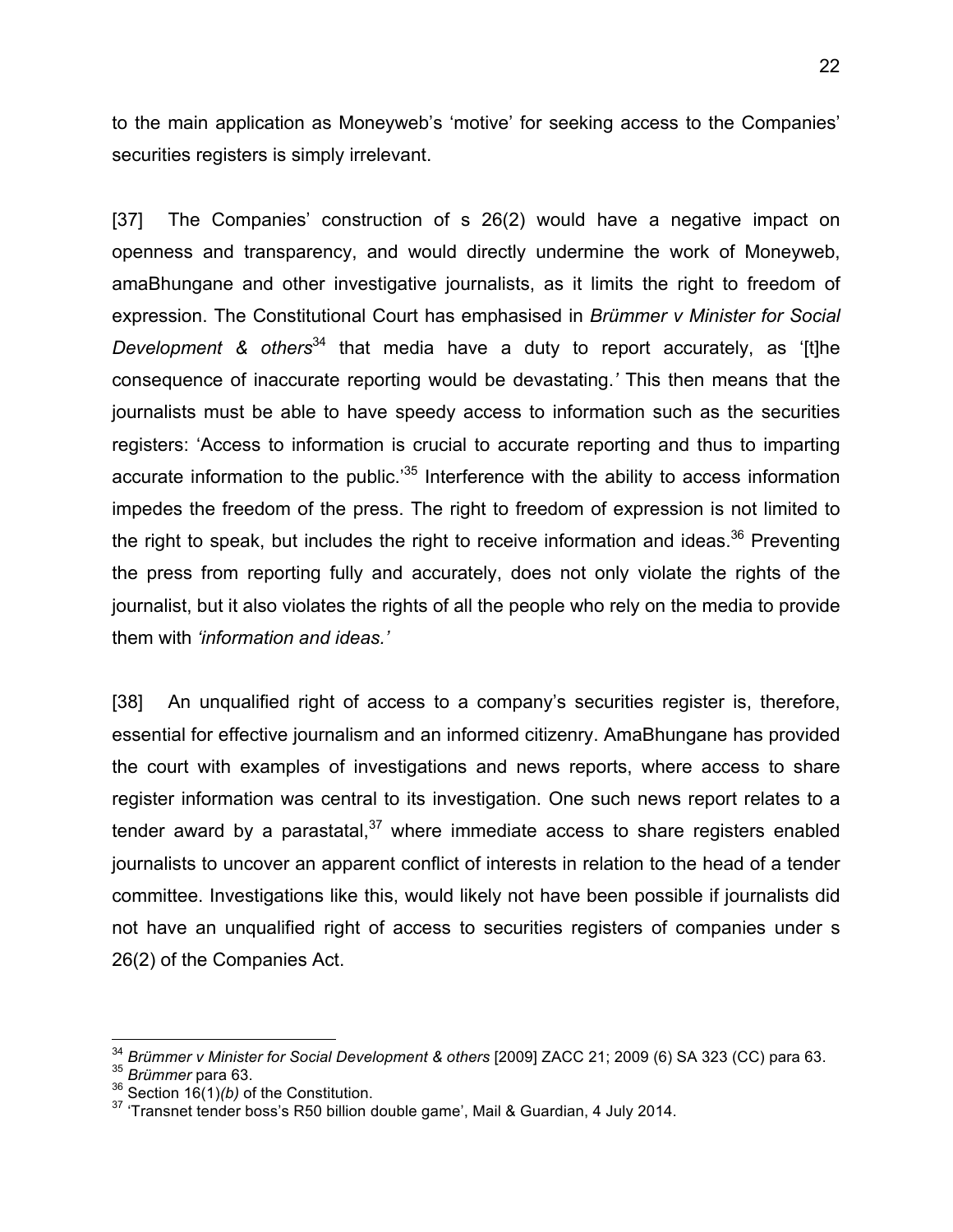[39] In a final attempt at salvaging its case, the Companies contend that an unqualified right of access to a company's securities register would constitute a violation of a shareholder's right to privacy in terms of s 14 of the Constitution, and that the rights of access to information and freedom of expression must be weighed against this right − as no right is absolute. The Companies contend that information contained in a private company's securities register is information of a personal nature as it will contain names and identities of individuals; their home and work addresses. In addition, they contend that depending on the nature of the company, it may also expose their business affiliations, how wealthy they are and what their political, moral and religious leanings are. The contention thus advanced is that a company's securities register contains information of a sensitive nature that may reveal deeply private matters about shareholders in a particular company which, in the hands of the wrong people, may be open to abuse.

[40] I disagree. First, because the Companies do not challenge the constitutionality of s 26(2) of the Companies Act on the grounds of a violation of the right to privacy, and secondly, because the privacy and dignity rights of shareholders are minimally implicated in the right of access conferred by s 26(2). It is a narrow right of access that is limited to securities registers and directors registers of companies contemplated in the section. Regulation 32 (2) of the Companies Regulations provides that:

'In addition to the information otherwise required, the company's securities register must also include in respect of each person to whom the company has issued securities, or to whom securities of the company have been transferred-

 $(a)$  the person's-

(i) name and business, residential or postal address, as required by section  $50(2)(b)(i)$ ; and

(ii) the person's email address if available, unless the person has declined to provide an email address;

(b) an identifying number that is unique to that person.**'**

Regulation 32(6), in turn, provides that:

'In so far as the identity number and e-mail address of a person may be entered into a register kept under this regulation, such information may, at the instance of the company, Central Securities Depository or relevant Participant as the case may be, be regarded as confidential.'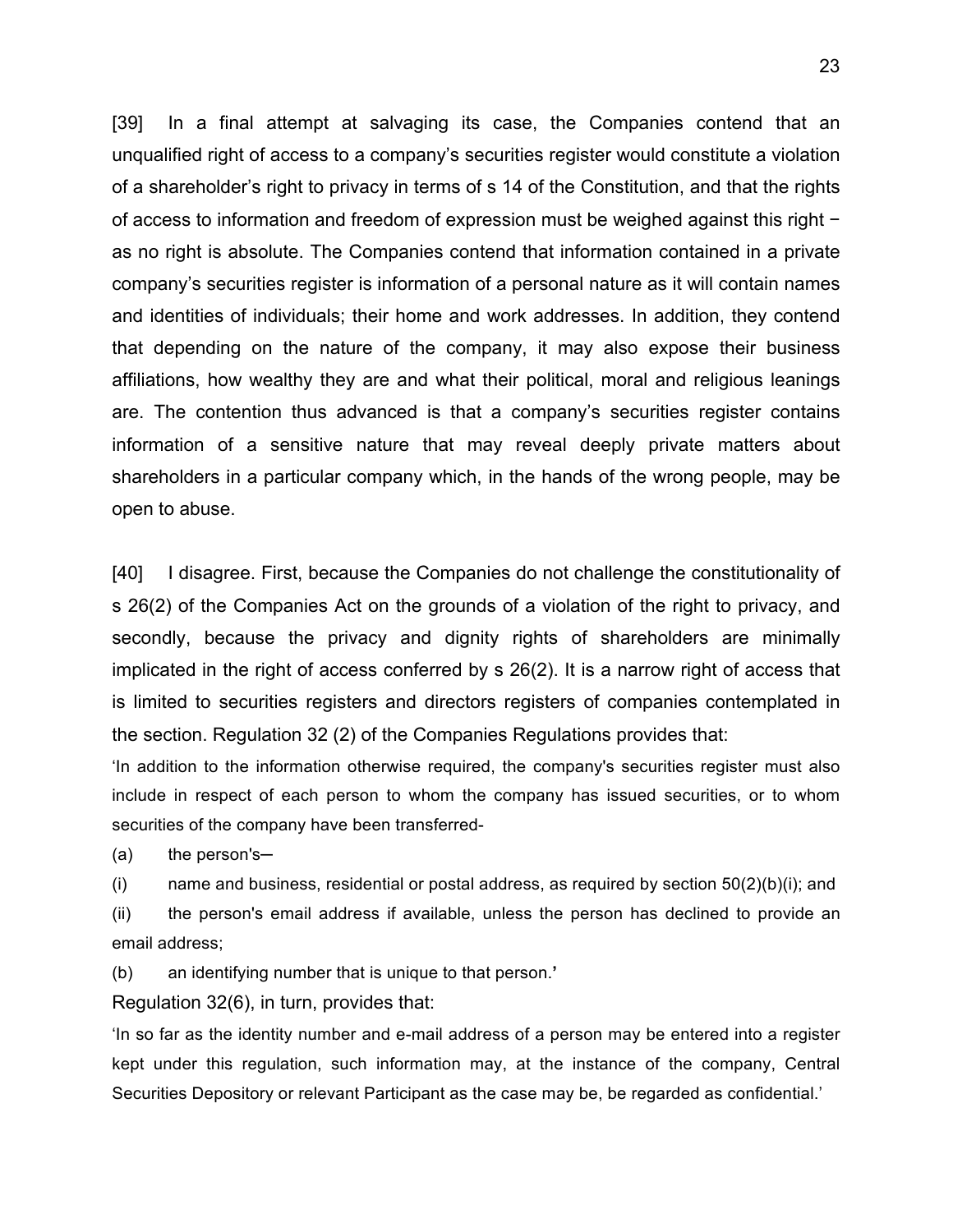[41] A shareholder in a company is, therefore, only required to provide his or her name, business, residential or postal address, an e-mail address if he or she elects to do so, and an identifying number that is unique to that person. Where the shareholder's identity number and e-mail address are entered into a securities register, it may be regarded as confidential at the instance of the company or the shareholder. Thus, in view of the limited nature of the personal information of a shareholder that must be included in a securities register, and the regulatory safeguards aimed at ensuring confidentiality and non-disclosure of such information, there can be no room for abuse. It is against this backdrop that a potential violation of the privacy rights of shareholders and companies should be considered.

[42] In conferring an unqualified 'right' of access to a company's securities register in s 26(2) of the Companies Act, the legislature has chosen to prioritize the right of access to information over the privacy rights of shareholders and companies. In the absence of an express limitation of that right by the legislature, it is not for the court to limit it because of some nebulous spectre of abuse, particularly where as in this context, there are built-in safeguards against the disclosure of confidential information − and the constitutionality of the provision is not challenged. The scope of the right to privacy of shareholders must, therefore, be viewed in its proper context. In *Gaertner & others v Minister of Finance & others, the Constitutional Court held:*<sup>38</sup>

'Privacy, like other rights, is not absolute. As a person moves into communal relations and activities such as business and social interaction, the scope of personal space shrinks. This diminished personal space does not mean that, once people are involved in social interactions or business, they no longer have a right to privacy. What it means is that the right is attenuated, not obliterated. And the attenuation is more or less, depending on how far and into what one has strayed from the inner sanctum of the home.'

Accordingly, the court a quo erred in its obiter finding quoted in paragraph 6 above.

#### **Prior Restraint**

[43] In light of the irrelevance of Moneyweb's 'motive' in seeking access to the Companies' securities registers, the case of the Companies on appeal amounts to little

 <sup>38</sup> *Gaertner & others v Minister of Finance & others* [2013] ZACC 38; 2014 (1) SA 442 (CC) para 49.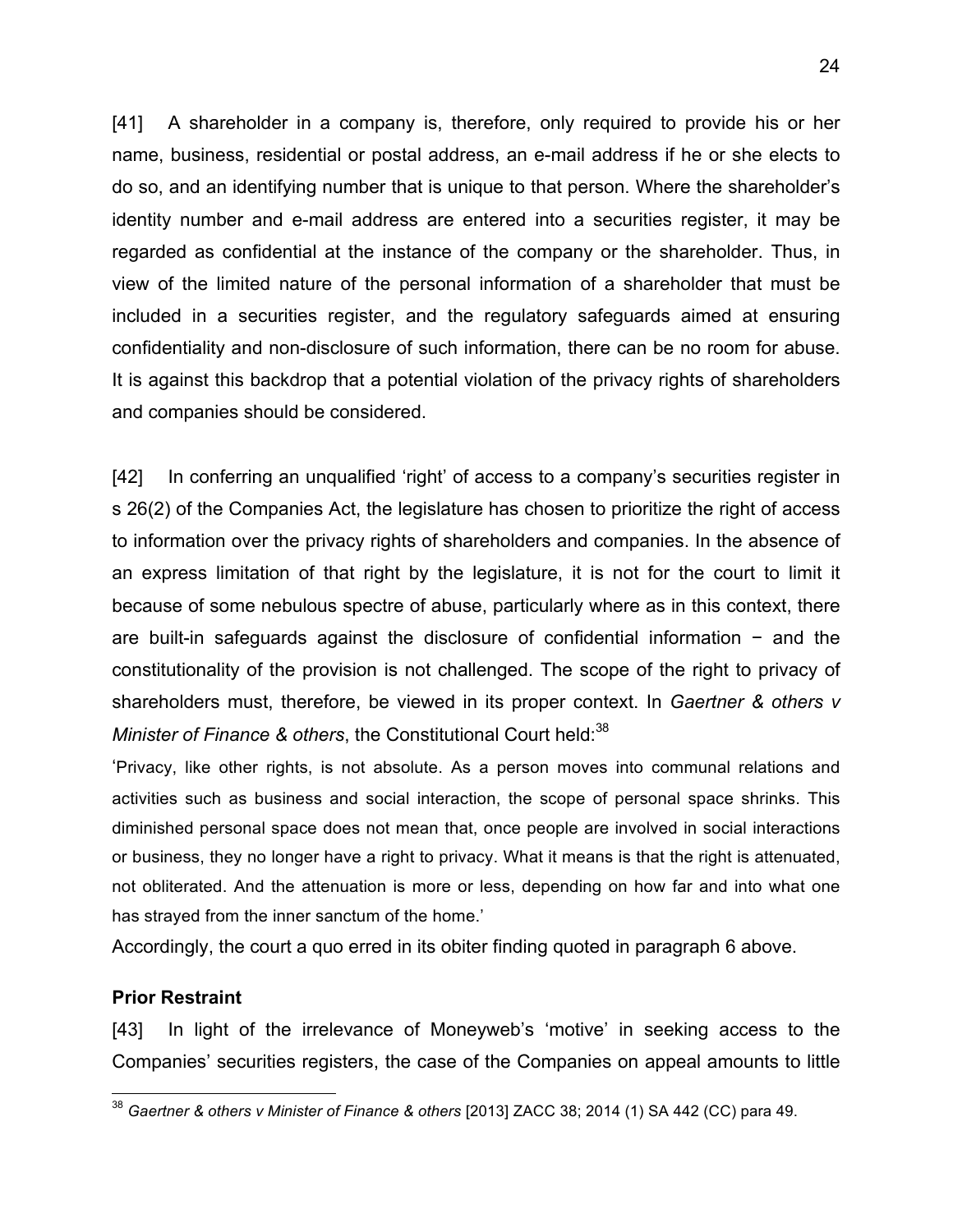more than that they are deeply aggrieved about the manner in which Moneyweb has reported on them. The Companies fear that Moneyweb will use access to the securities registers for further 'negative reporting' and this will cause them harm. The Companies are, in this respect, little different from any person or entity who is subject to negative press coverage. They are unhappy about it and wish to curtail, impede and prevent it. But, whatever other remedies are open to the Companies, these concerns cannot provide a basis for limiting Moneyweb's exercise of its s 26(2) statutory rights in respect of the securities registers concerned. The media cannot be precluded from accessing information because the subject of the likely reportage considers that the reportage will be unfavourable and unfair. Indeed, such a proposition is inconsistent with two well established principles laid down by this court. The first is the principle established in *City of Cape Town v South African National Roads Authority Limited*, that access to accurate information is critical for the right to freedom of expression, which this court expressed as follows:

'The right to freedom of expression lies at the heart of democracy, and is one of a "web of mutually supporting rights" that hold up the fabric of the constitutional order. Section 32(1) of the Constitution guarantees everyone the "right of access to information held by the state". Citizens and public interest groupings rely on this right to uncover wrongdoing on the part of public officials or for accessing information to report on matters of public importance. The Constitutional Court has noted that the media has a duty to report accurately, because the "consequences of inaccurate reporting may be devastating." It goes without saying that to report accurately the media must have access to information. Access to information is "crucial to accurate reporting and thus to imparting information to the public." While s 32 of the Constitution guarantees the right of persons to access relevant information, s 16 entitles them to distribute that information to others.<sup>39</sup> (footnotes omitted.)

[44] The approach urged by the Companies would, to my mind, preclude such accurate reporting. It would require Moneyweb to attempt to report on the shareholding of the Companies without having access to the information that definitively and accurately sets out those details. Quite apart from the potential negative effect that this

<sup>&</sup>lt;sup>39</sup> City of Cape Town v South African National Roads Authority Limited & others above, para 20.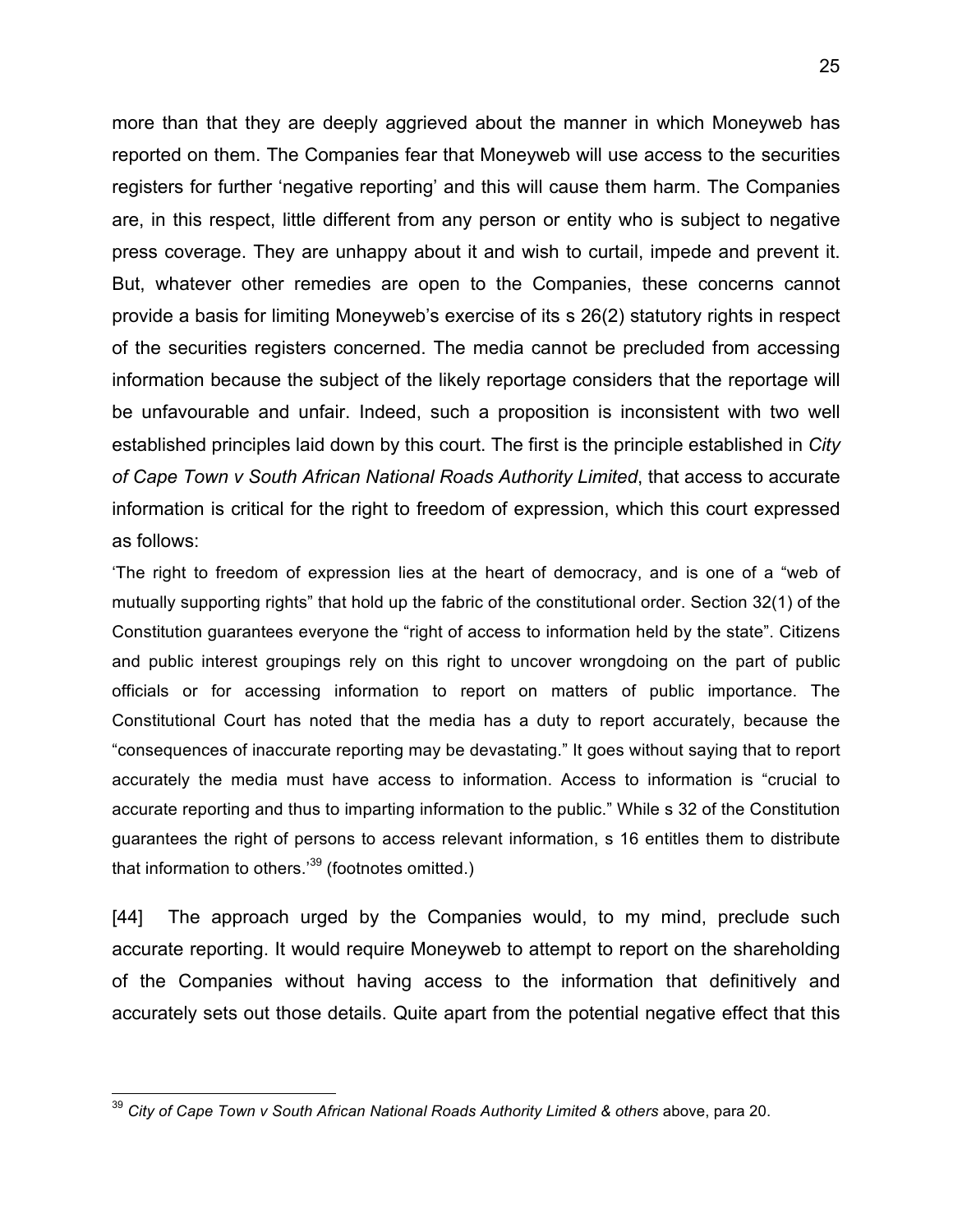would have on the Companies, this would undermine the right of the public to receive accurate information via the media. There is simply no basis for this approach.

[45] The second principle is that courts will only rarely make orders which amount to prior restraints on expression. This principle was established in *Midi Television (Pty) Ltd t/a E-TV v DPP (WC)*,<sup>40</sup>where this court held:

*'*In summary, a publication will be unlawful, thus susceptible to being prohibited, only if the prejudice that the publication might cause to the administration of justice is demonstrable and substantial and there is a real risk that the prejudice will occur if publication takes place. Mere conjecture or speculation that prejudice might occur will not be enough. Even then publication will not be unlawful unless a court is satisfied that the disadvantage of curtailing the free flow of information outweighs its advantage. In making that evaluation it is not only the interests of those who are associated with the publication that need to be brought to account but, more important, the interest of every person in having access to information. Applying the ordinary principles that come into play when a final interdict is sought, if a risk of that kind is clearly established, and it cannot be prevented from occurring by other means, a ban on publication that is confined in scope and in content and in duration to what is necessary to avoid the risk might be considered.

Those principles would seem to me to be applicable whenever a court is asked to restrict the exercise of press freedom for the protection of the administration of justice, whether by a ban on publication or otherwise. They would also seem to me to apply, with appropriate adaptation, whenever the exercise of press freedom is sought to be restricted in protection of another right. . .'

[46] Although the interlocutory application does not involve the granting of an interdict against the media, the effect is much the same. The deponent to the Companies' founding affidavit makes plain that they are, in fact, seeking to prevent Moneyweb from reporting on these issues at all. They seek to do this by precluding Moneyweb and Cobbett from ever having access to their securities registers for purposes of their reporting. In other words, rather than interdict the Moneyweb publication, the Companies seek to stop it at the investigation stage. There is simply no basis for such

 <sup>40</sup> *Midi Television (Pty) Ltd t/a E-TV v Director of Public Prosecutions (Western Cape)* [2007] ZASCA 56; 2007 (5) SA 540 (SCA) paras 19-20.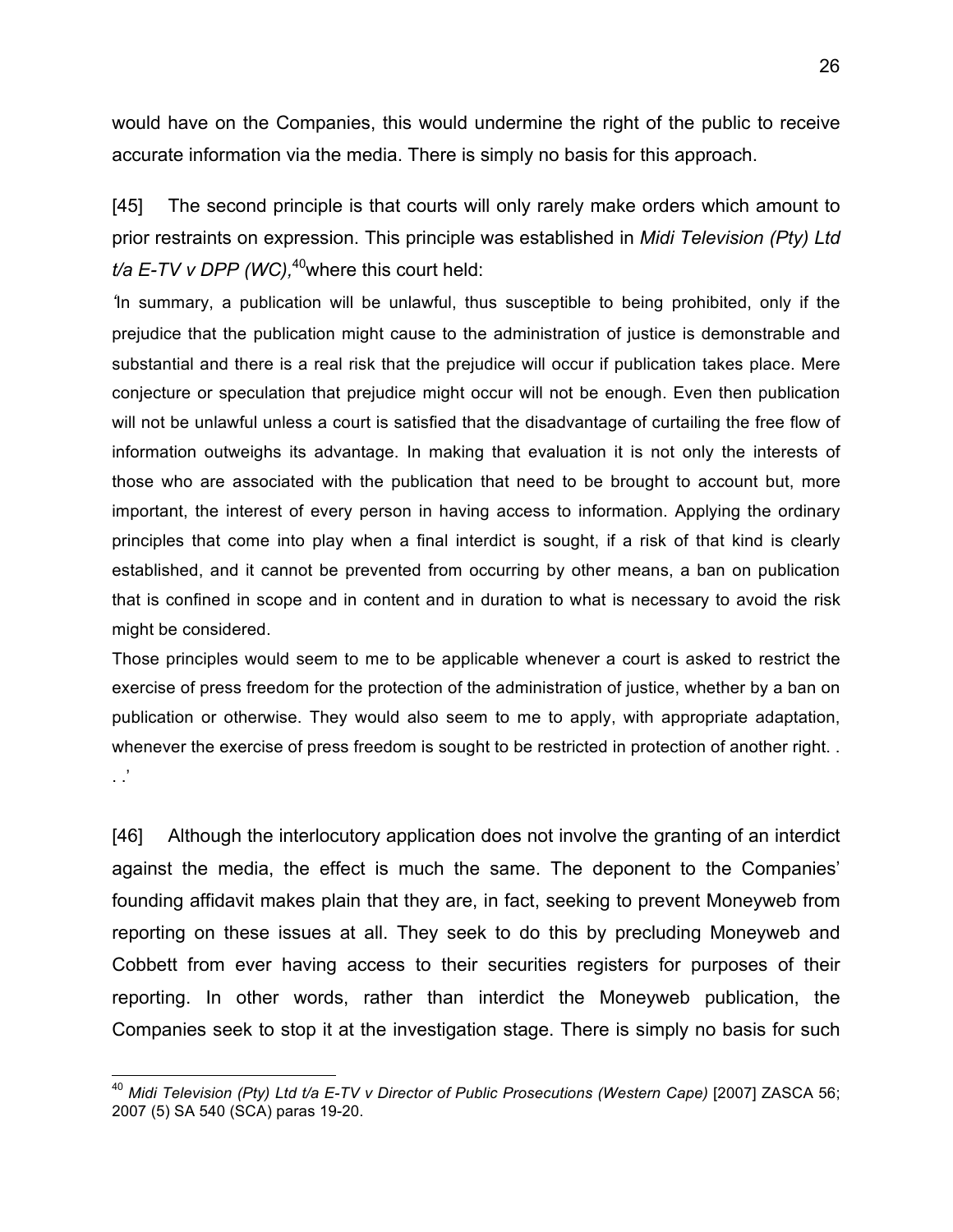27

an order. If publication occurs and if it is unlawful, the Companies will be entitled to sue for damages, which will 'usually [be] capable of vindicating the right to reputation.'41 The Companies cannot, however, in advance enlist the assistance of the court to prevent Moneyweb from engaging in the investigations concerned as this will undoubtedly amount to prior restraint.

[47] To sum up, s 26(2) of the Companies Act provides an unqualified right of access to securities registers. If Parliament is of the view that the right should be qualified in some way, because of concerns relating to abuse of the right of access, it can legislate accordingly – but it has chosen not to do so. For instance, under the old English Companies Act, 1985, anyone could obtain access to a company's share register. However, there was evidence that some people were abusing this right and seeking information in order to harass shareholders. So, since 2006, these rights have been qualified in the English Companies Act, 2006, as the English Parliament sought to provide some protection for members against improper requests by enabling the company to obtain a court order preventing access to the registers if the requester fails the proper purpose test. Accordingly, in terms of s 116(4)(*c*) and (*d*) of the English Companies Act, 2006, a person who requests access to the register of members is required to submit a formal request setting out certain information that includes, inter alia, the purpose for which the information is to be used and whether the information will be disclosed to another person. Once the request has been submitted to the company, it must, within five working days, either comply with the request or apply to court for an order that it need not comply with the request.<sup>42</sup> The court may grant an order if it is satisfied that the inspection or copy is not sought for a 'proper purpose.'<sup>43</sup> Notably, our Parliament has chosen not to follow this route.

[48] As things stand, Moneyweb's 'motive' for seeking access to the Companies' securities registers is simply irrelevant. They have, therefore, failed to demonstrate that

<sup>41</sup> *Midi Television* para 20. <sup>42</sup> Section 117(1)(a) and (b). 43 *In re Burry & Knight Ltd* [2014] 1 WLR 4046.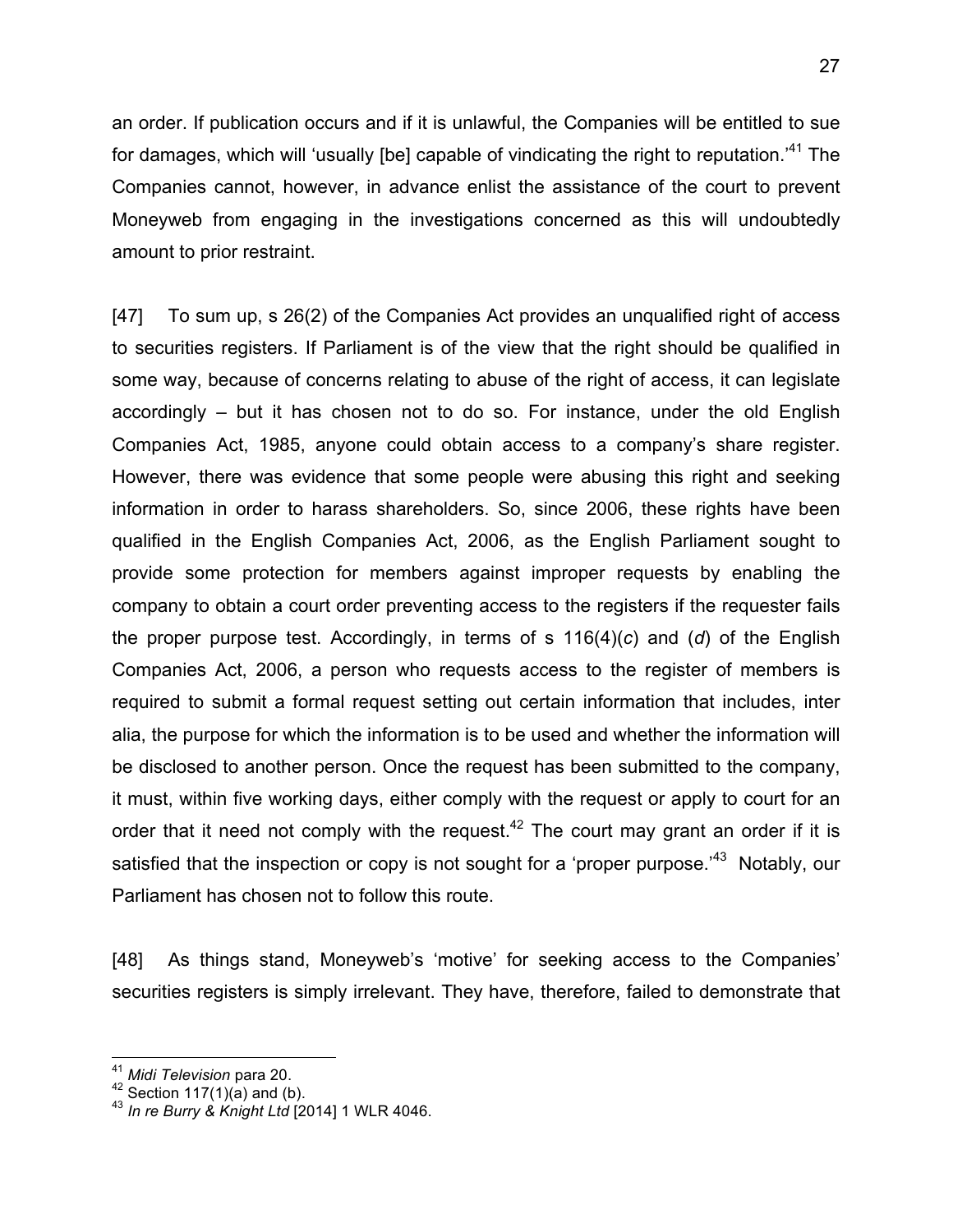the documents sought in the rule 35(14) notice 'are relevant to a reasonably anticipated issue in the main application'. For these reasons, the appeal must be dismissed.

## **Costs**

[49] Moneyweb urges the court to direct the Companies to pay Moneyweb's costs on a punitive scale as their application to compel discovery in terms of rule 35(14) was and remains untenable, and the conduct of the Companies, in that regard, has had the effect of considerably delaying Moneyweb proceeding with the main application and obtaining access to the securities registers. In addition, they urge the court to make clear that conduct that delays or frustrates the exercise of statutory and constitutional rights is not acceptable.

[50] Sight must not be lost of the fact that the Companies had obtained partial relief in the court below. Curiously, the Judge in the court below found that although there was 'a compelling case for discovery':

'I have decided in the exercise of my discretion not to grant a discovery order at this stage. My reasons for this decision are purely practical. If a discovery order is granted, the affidavit would become completely unwieldy.'

He furthermore pronounced upon the interpretation of s 26(2) of the Companies Act in a manner favourable to the Companies – yet he failed to grant their application to compel discovery in terms of rule 35(14). The Companies were, in my view, justified in appealing the judgment of the court below. Accordingly, I incline against granting costs against the Companies on a punitive scale.

[51] The following order is made:

The appeal is dismissed with costs including the costs of two counsel.

F Kathree-Setiloane Acting Judge of Appeal

 $\_$